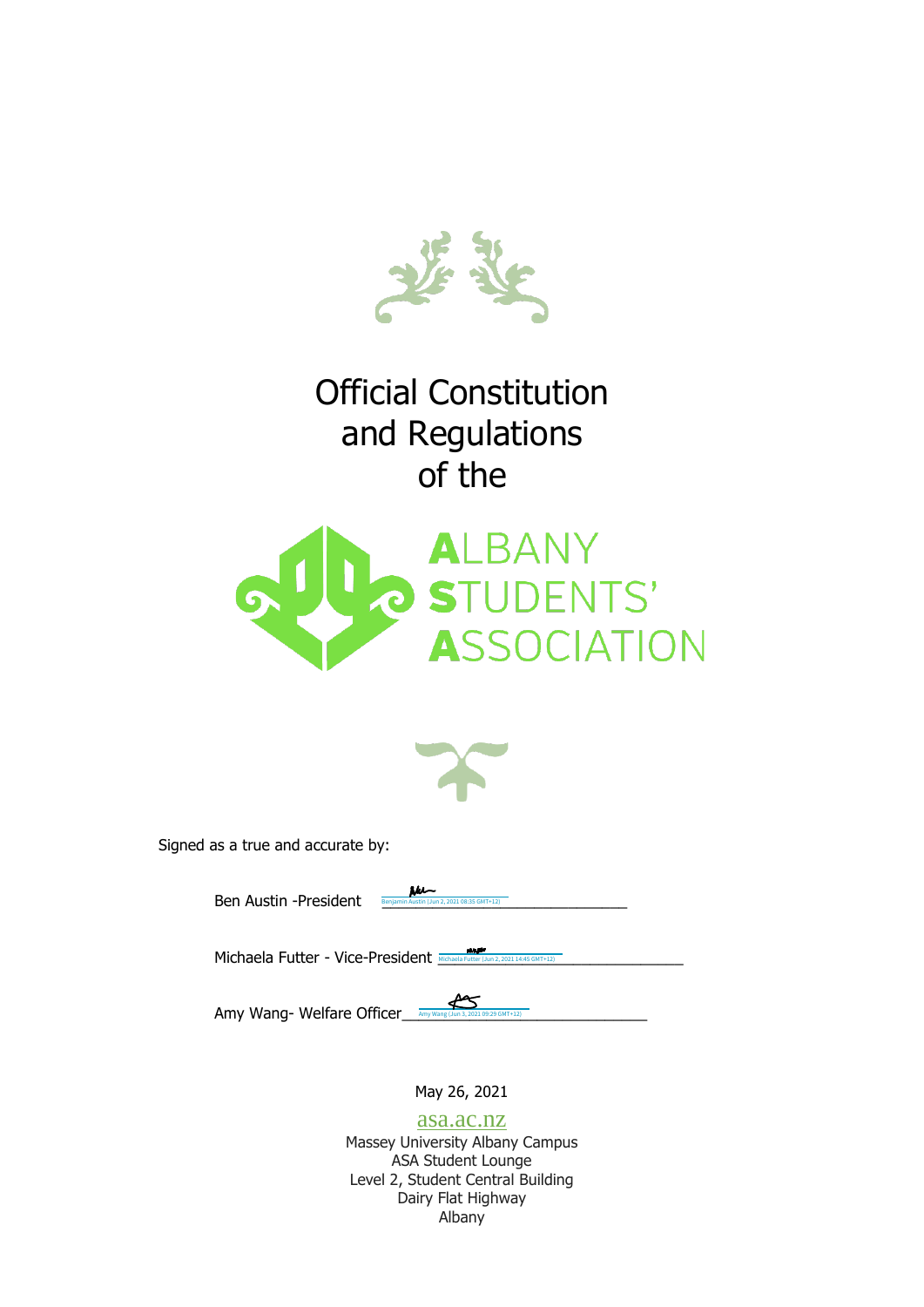

Albany Students' Association Inc

CONSTITUTION AND REGULATIONS

# **CONSTITUTION & REGULATIONS**

### Contents

| 1.   |      |  |  |  |  |
|------|------|--|--|--|--|
| 2.   |      |  |  |  |  |
| 3.   |      |  |  |  |  |
| 4.   |      |  |  |  |  |
| 5.   |      |  |  |  |  |
| 6.   |      |  |  |  |  |
| 7.   |      |  |  |  |  |
| 7.1. |      |  |  |  |  |
| 7.2. |      |  |  |  |  |
| 7.3. |      |  |  |  |  |
| 7.4. |      |  |  |  |  |
| 8.   |      |  |  |  |  |
| 8.1. |      |  |  |  |  |
| 8.2. |      |  |  |  |  |
|      | 8.3. |  |  |  |  |
|      |      |  |  |  |  |
| 9.   |      |  |  |  |  |
| 9.1. |      |  |  |  |  |
| 9.2. |      |  |  |  |  |
| 9.3. |      |  |  |  |  |
| 9.4. |      |  |  |  |  |
| 9.5. |      |  |  |  |  |
| 9.6. |      |  |  |  |  |
| 9.7. |      |  |  |  |  |
| 9.8. |      |  |  |  |  |
| 9.9. |      |  |  |  |  |
| 10.  |      |  |  |  |  |
| 11.  |      |  |  |  |  |
| 12.  |      |  |  |  |  |
| 13.  |      |  |  |  |  |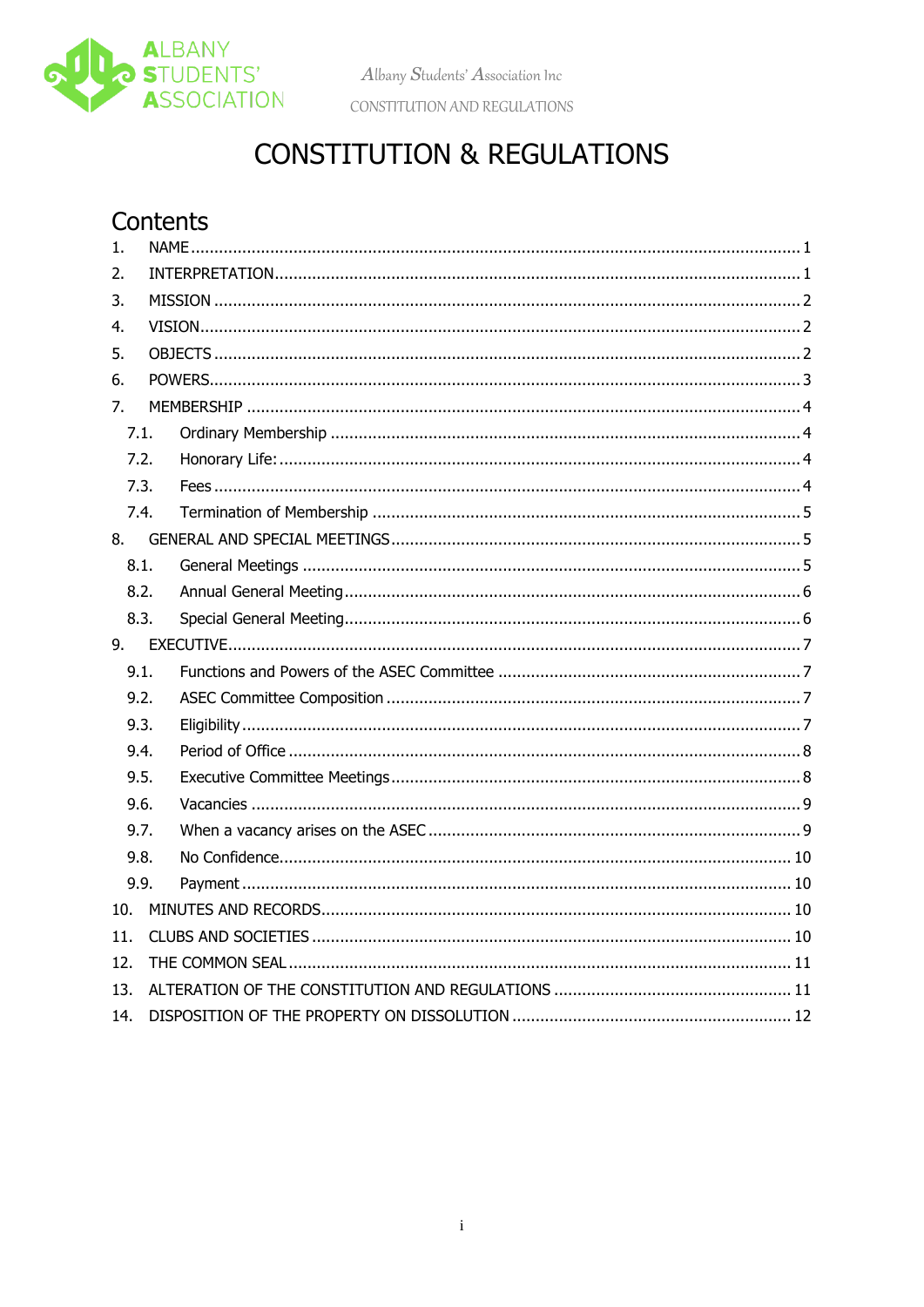

## **SCHEDULES**

| 1. | Executive                   | 15 |
|----|-----------------------------|----|
| 2. | Elections                   | 24 |
| 3. | <b>Meeting Procedure</b>    | 27 |
| 4. | Honorary Life Members       | 31 |
| 5. | Memorandum of Understanding | 32 |
| 6. | <b>First Executive</b>      | 35 |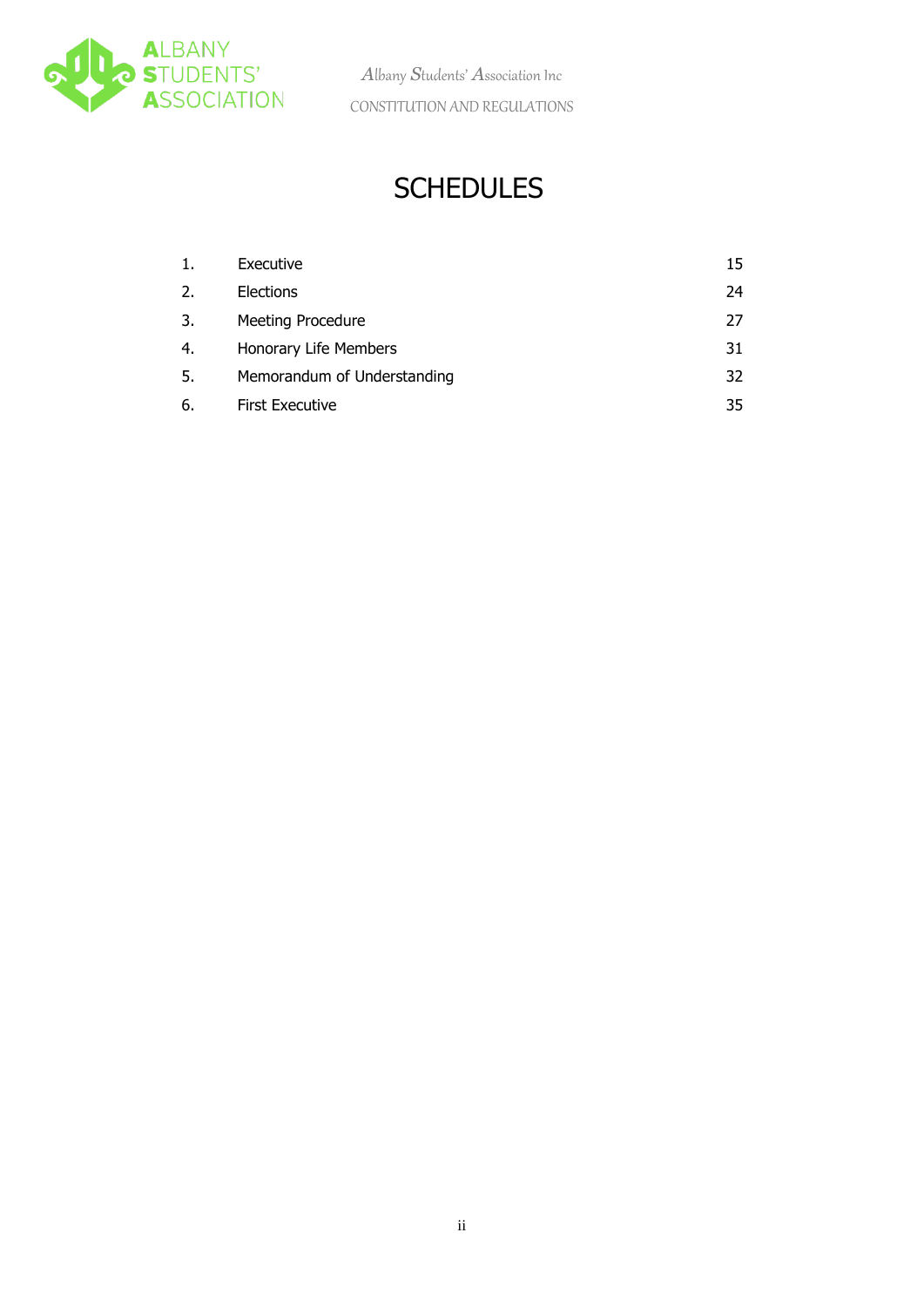<span id="page-3-2"></span>

### CONSTITUTION AND REGULATIONS OF THE ALBANY STUDENTS' ASSOCIATION (INCORPORATED)

#### <span id="page-3-0"></span>**1. NAME**

The name of the Association shall be the "ALBANY STUDENTS' ASSOCIATION INCORPORATED".

#### <span id="page-3-1"></span>**2. INTERPRETATION**

In this Constitution and Regulations, unless a contrary interpretation appears:

"**Albany Campus**" shall mean the Massey University sites that the University defines as constituting the Albany Campus.

"**Association**" shall mean the "Albany Students' Association (Incorporated)."

"**ASA**" shall mean the "Albany Students' Association (Incorporated)."

"**ASEC"** shall mean "the Albany Students' Association Inc. Executive Committee."

"**Clear days**" shall mean "all days excluding weekends, public holidays and University holidays."

"**Distance Student"** shall mean, "Any person enrolled at Massey University's Albany Campus studying less than 50% of their courses internally"

"**Executive**" shall mean the "Executive of the Albany Students' Association (Incorporated)." "**Executive Position"** shall mean "The members of the ASEC who hold the President, Vice President, Education, Welfare, Cultural, and Engagement Officers."

"**Election Sub-Committee (ESC)**" shall mean "The sub-committee appointed by the ASEC to oversee the running of all elections for the Albany Students' Association Inc."

"**General Meeting**" shall mean "General Meeting of the Association."

"**GST**" shall mean "Goods and Services Tax."

"**Internal Student**" shall mean "Any person enrolled at Massey University's Albany Campus studying at least 50% of their courses internally."

"**International Student**" shall mean, "a person who has been admitted to New Zealand on a Student Study permit issued from New Zealand Immigration Services, or a foreign individual who is studying in New Zealand under other legal provisions for a maximum of four years."

"**Member**" shall mean "Internal Albany Student who has signed up on the ASA website for membership"

"**Mission**" shall mean "the assigned duty of the Association."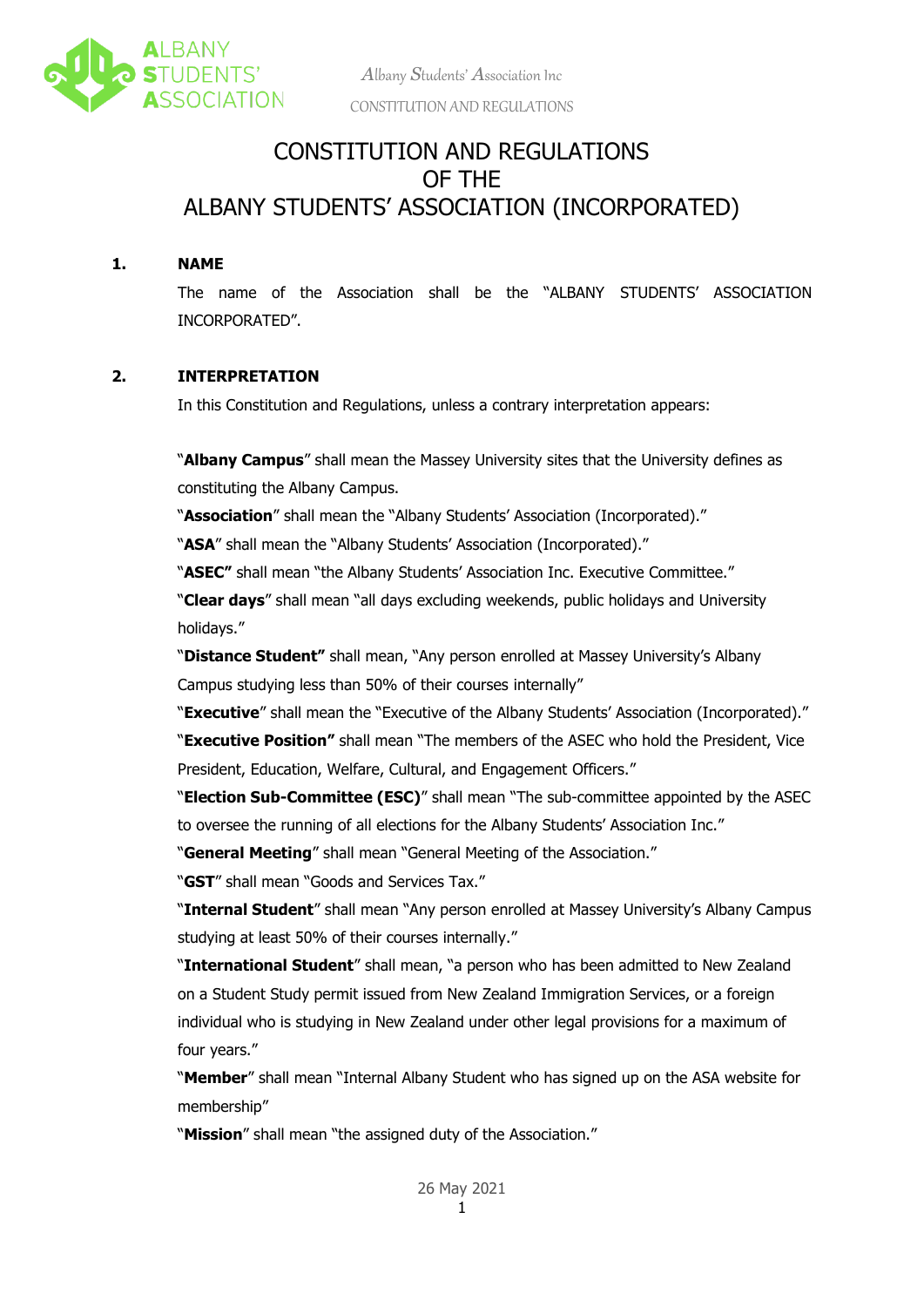<span id="page-4-3"></span>

"**Objects**" shall mean "the purpose and aims to which efforts of the Association are directed."

"**Ordinary Members**" shall mean "Members of the Association."

"**Powers**" shall mean "the ability of the Association or its members to do or act in order to carry out the Association's objects."

"**Public Notice**" shall mean "Written notice publicly displayed on the ASA Website."

"**Officer Position"** shall mean "The members of the ASEC who hold the Education,

Welfare, Cultural, and Engagement Officer Positions."

"**Student**" shall, subject to this Constitution, mean "any person enrolled at Massey University's Albany Campus."

"**University**" shall mean "Massey University as constituted by the Education Amendment Act of 1990".

"**Working Days"** shall mean "All Days excluding weekends and public holidays."

#### <span id="page-4-0"></span>**3. MISSION**

The mission of the Association shall be:

"To empower students, by supporting the academic, social, welfare and cultural aspects of their lives, to enhance both the immediate and greater communities."

#### <span id="page-4-1"></span>**4. VISION**

The vision of the Association shall be:

"An established independent presence that works to enhance the student experience by expanding membership, services and community".

#### <span id="page-4-2"></span>**5. OBJECTS**

The following shall be the objects derived from the Association's Mission:

- 5.1. To uphold, honour and acknowledge the Wairau (spirit) of Te Tiriti o Waitangi.
- 5.2. To represent the internal students of Albany Campus
- 5.3. To manage and control the assets of the Association to be used for the benefit of the members.
- 5.4. To promote and protect the welfare, civil liberties and individual freedoms of students.
- 5.5. To encourage the growth of student clubs, societies and cultural activities.
- 5.6. To maintain equity for the provision of services for ethnic groups.
- 5.7. To keep and preserve all records likely to prove of value or historic interest.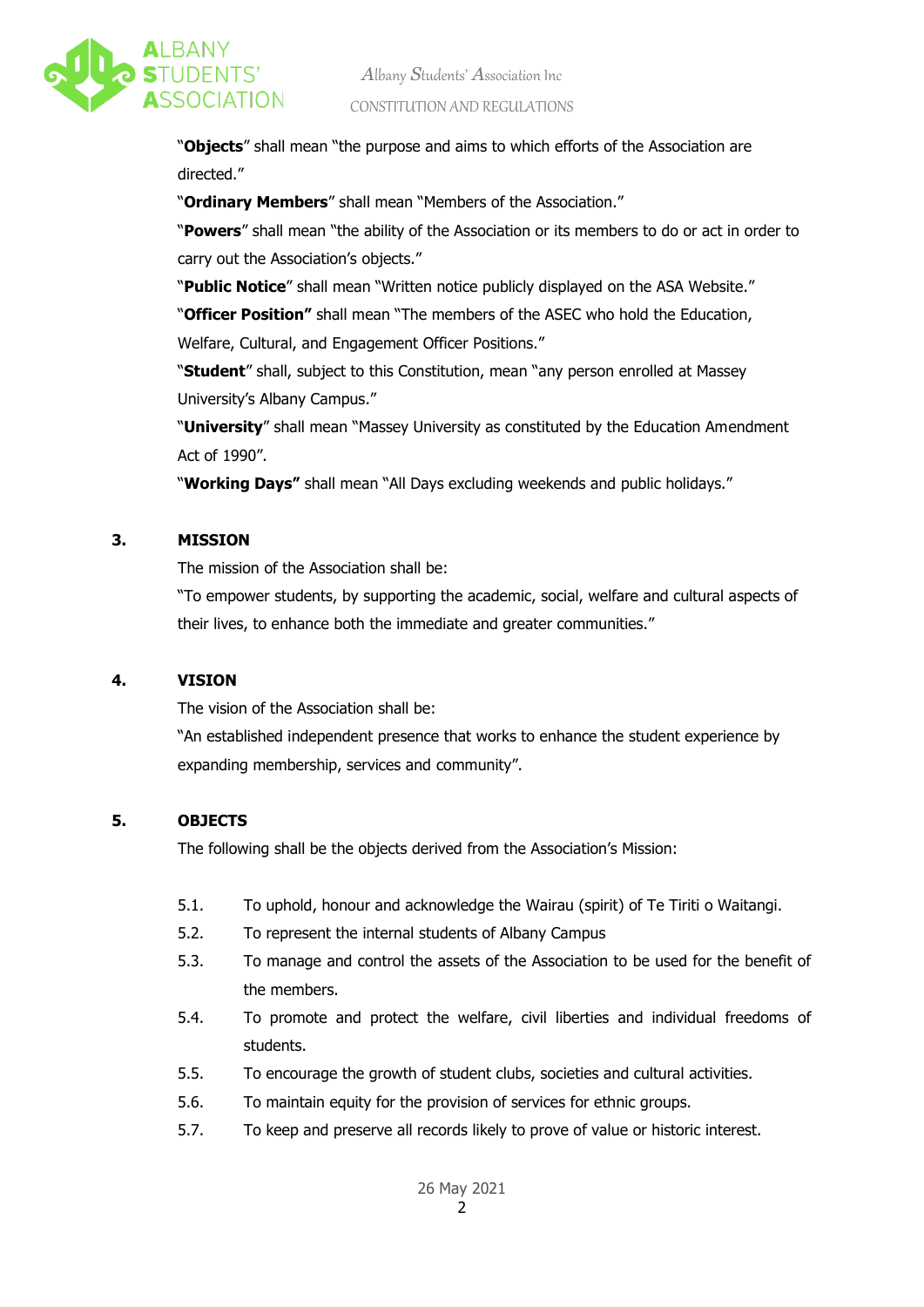<span id="page-5-1"></span>

5.8. To edit, print, publish and circulate such written material that promote the objects of the Association without conflicting with the Association's Policies, Human Rights Act 1993, Privacy Act 1993, and the Official Information Act 1982.

#### <span id="page-5-0"></span>**6. POWERS**

The following shall be the powers of the Association:

- 6.1. To conduct business activities that support the Association's objects.
- 6.2. To raise funds for the purpose of developing and improving the objects.
- 6.3. To acquire licences or permits deemed necessary by the Executive for the accomplishment of the objects.
- 6.4. To sell, exchange, maintain, improve, lease, hire, borrow, loan, grant, mortgage (either with or without security), dispose of, manage, control, invest, reserve or otherwise deal with and turn to account any real or personal property of the Association including the investment of monies of the Association for such objects and giving guarantees for the payment of money or the performance of contracts or obligations by any person, society or company if so authorised by the Executive of the Association.
- 6.5. To employ and remunerate servants and agents as required to meet the objects of the Association.
- 6.6. To join with any other person, Association or Corporation for the accomplishment of any of the objects of the Association.
- 6.7. To assist any charity or charitable purpose which in the opinion of the Executive or the Association it may be desirable to assist.
- 6.8. To engage in, prosecute, defend or otherwise take any legal action or legal proceedings on behalf of the Association and its members and to expend such money and employ such solicitors, counsel and other advisers as may be reasonable or appropriate.
- 6.9. Notwithstanding anything expressed or implied in this Constitution, the activities of the Association shall not be carried on for the personal pecuniary profit or benefit of any member.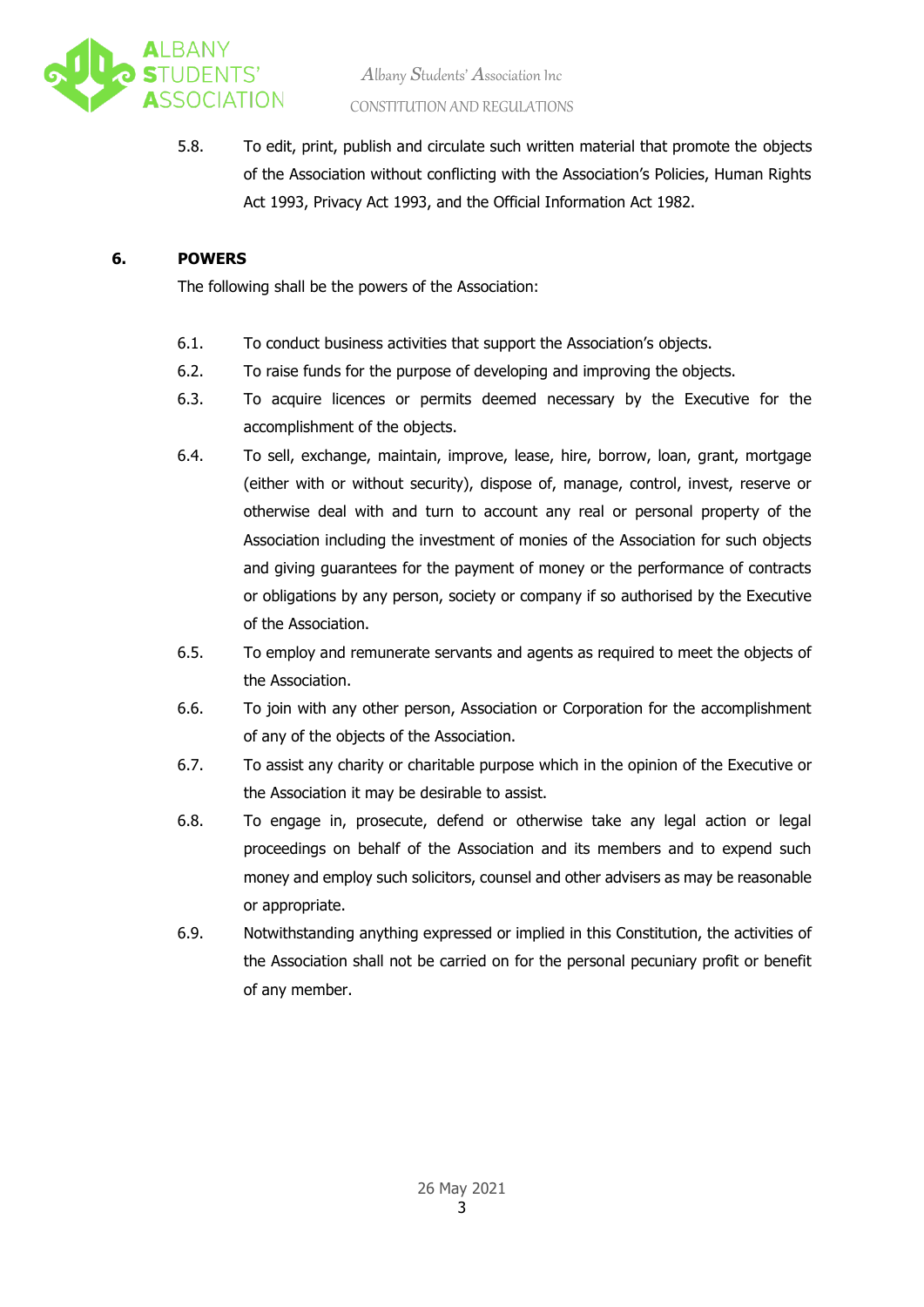<span id="page-6-4"></span>

#### <span id="page-6-1"></span><span id="page-6-0"></span>**7. MEMBERSHIP**

#### 7.1. **Ordinary Membership**

- a) To be eligible for Ordinary membership to the Association, the person must be enrolled at Massey University Albany Campus as an internal student.
- b) Must apply online on the Association's Website.
- c) No payment is required to become or be an ongoing member.
- d) Ordinary Members shall have the following rights and privileges:
	- i) To be represented by the Executive committee on various boards committees and sub-committees of the university as well as nationally.
	- ii) To use any Students' Association facilities, under conditions laid down by the Executive.
	- iii) To have speaking and voting rights at any General Meeting of the Association.

#### <span id="page-6-2"></span>7.2. **Honorary Life:**

- a) Honorary Life Membership of the Association may be conferred upon any person in recognition of their outstanding contribution to the Association.
- b) Such membership shall only be conferred by a two-thirds majority vote at a General Meeting of the Association.
- c) Honorary Life members shall be exempt from payment of subscriptions to the Association.
- d) Honorary Life members shall have speaking but no voting rights at any General Meeting of the Association.
- e) With the exception of the above, Honorary Life members shall have all the rights and privileges of Ordinary Membership.
- f) The President and Vice-President who complete a full term shall be considered for Honorary Life Membership, after significant contribution to the ASA.

#### <span id="page-6-3"></span>7.3. **Fees**

- a) Shall only be set or changed at a General Meeting.
- b) ASA members may determine by majority vote at a General Meeting to levy additional charges to the membership fee.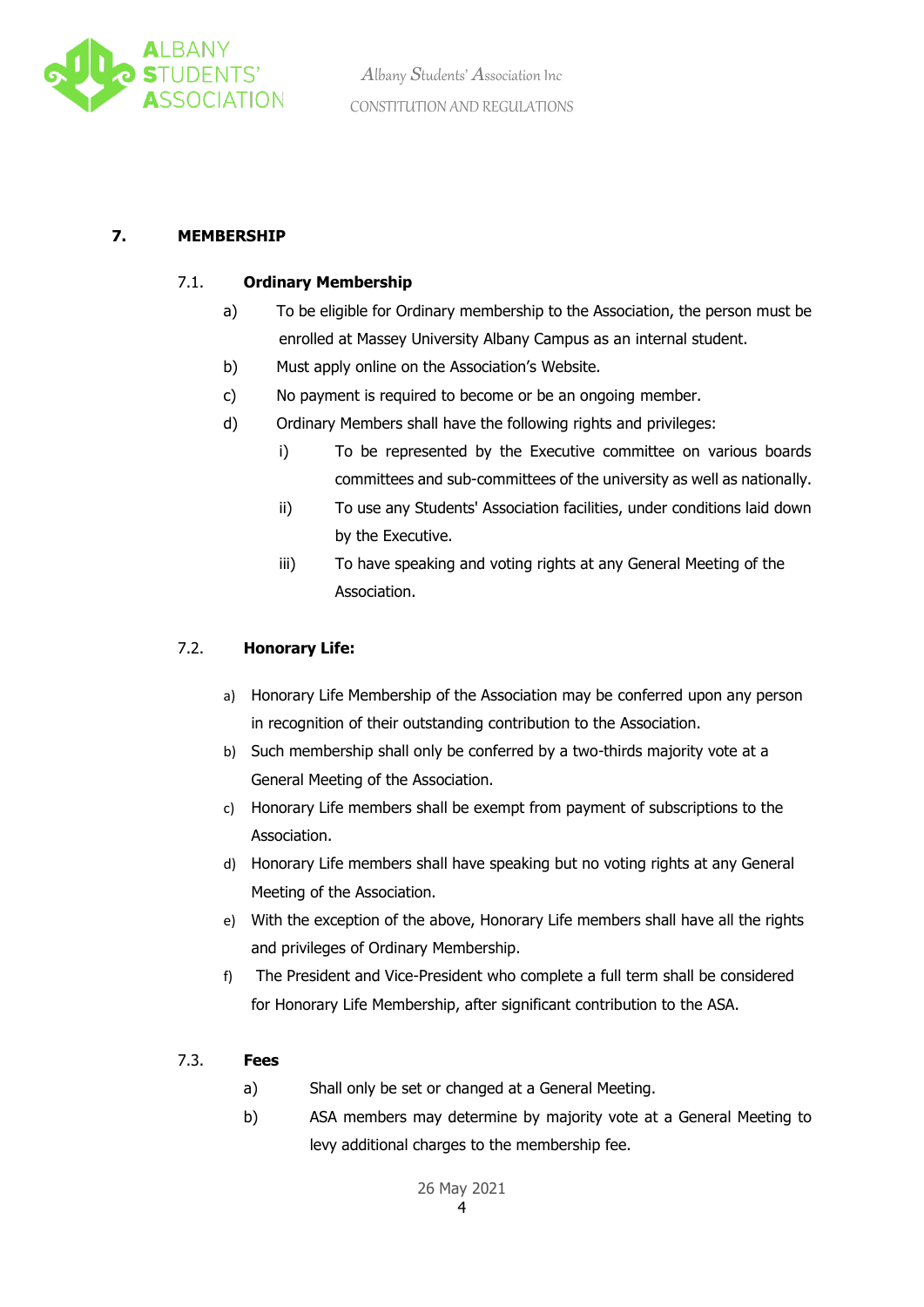<span id="page-7-3"></span>

- c) Fees shall be amended to take into account maximum positive increases in the Consumer Price Index (All Groups – June to June) as published by Statistics New Zealand unless otherwise specified.
- d) Members or non-members may bestow voluntary donations upon the Association should they be so inclined. The Association shall retain the right to refuse such donations should the ASEC see fit.

#### <span id="page-7-0"></span>7.4. **Termination of Membership**

- a) Membership of the Association shall terminate in the following circumstances:
	- i) A member ceases to fulfil the provisions for eligibility for membership of the Association.
	- ii) A member is excluded from the University on any grounds whatsoever.
	- iii) If the member wishes to leave the Association by notifying the Association in written form or in person.
	- iv) If so decided by a majority vote at a General Meeting of the Association.

#### <span id="page-7-2"></span><span id="page-7-1"></span>**8. GENERAL AND SPECIAL MEETINGS**

#### 8.1. **General Meetings**

- (a) The time, date and locations of all General Meetings shall be fixed by the ASEC and at least five (5) clear days public notice shall be given.
- (b) All general meetings are to be held within the University semesters.
- (c) At any General Meeting of the Association, the Association President shall be Chairperson. In the Association President's absence, a Vice-President or, in a Vice-President's absence, a member of the Executive shall be Chairperson.
- (d) At any General Meeting twenty (20) Members shall form a quorum, and, if such a quorum is not present within fifteen (15) minutes of the time appointed for the meeting, no business may be discussed or dealt with and the meeting shall adjourn for one (1) week, and reconvene at the same time and place, and if a quorum of twenty (20) Members is not present within fifteen (15) minutes of the time appointed for that meeting, then those present shall form a quorum for the purpose of validly transacting the business of the Association.
- (e) In the case of constitutional changes at the time of voting the quorum must always be no fewer than twenty (20) Members.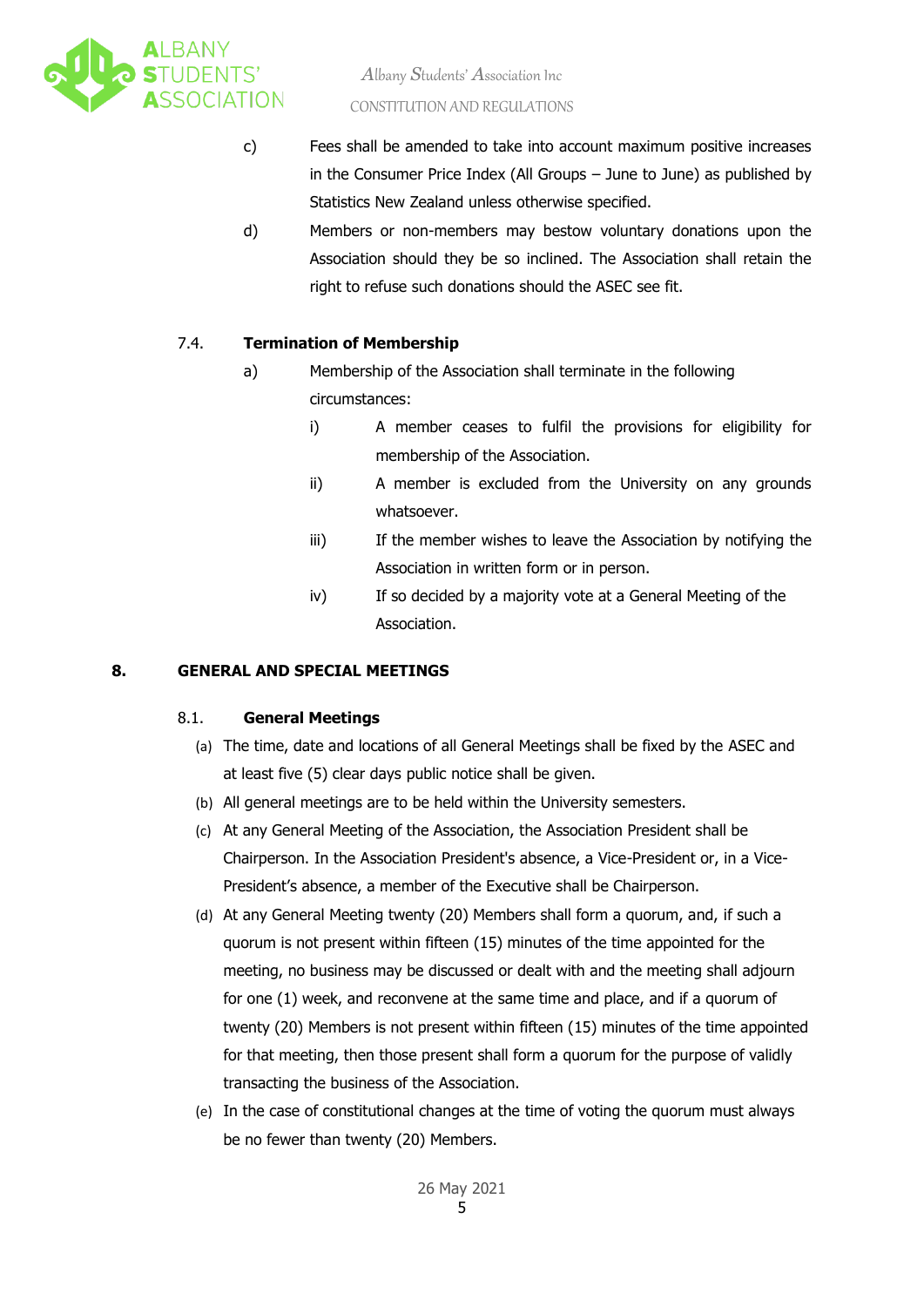<span id="page-8-2"></span>

(f) At all General Meetings, each member present shall have one vote. Voting shall be by show of hands and through electronic referendum.

#### <span id="page-8-0"></span>8.2. **Annual General Meeting**

- a) The Association shall hold an Annual General Meeting during the first semester of each year at such time, date and place as the ASEC decides.
- b) At the Annual General Meeting, the following business shall be transacted:
	- i) A consideration of the Annual Reports and the Annual Financial Statement of Accounts for the previous year;
		- ii) The appointment of Auditors for the ensuing year;
		- iii) The appointment of the Association's Legal Representatives for the ensuing year;
		- iv) Ratification of the Te Waka O Nga Akonga Maori Inc. Memorandum of Understanding;
		- v) Ratification of any positive increases in the membership levy as a consequence of a positive increase in the Consumer Price Index;
		- vi) Ratification of any positive increases in the honoraria payments to ASEC members as a consequence of a positive increase in the Consumer Price Index;
		- vii) Any business which may be brought forward and for which notice is not required; and
		- viii) Any business of which public notice has been given.

#### <span id="page-8-1"></span>8.3. **Special General Meeting**

- a) A Special General Meeting of the Association shall be called within ten (10) clear days by the Association on receipt of a requisition signed by:
	- i) At least two thirds majority of the ASEC members; or
	- ii) At least twenty (20) Ordinary Members of the Association accompanied by a written copy of every resolution to be proposed.
- b) The ASEC will decide where the General Meeting will be held.
- c) At least five (5) clear days public notice of any Special General Meeting and of the business intended to be transacted shall be given and no business other than that in such notice shall be transacted at such meeting except by unanimous leave of the members present.
- d) The draft budget for the following year shall be presented in a Special General Meeting held in the second semester.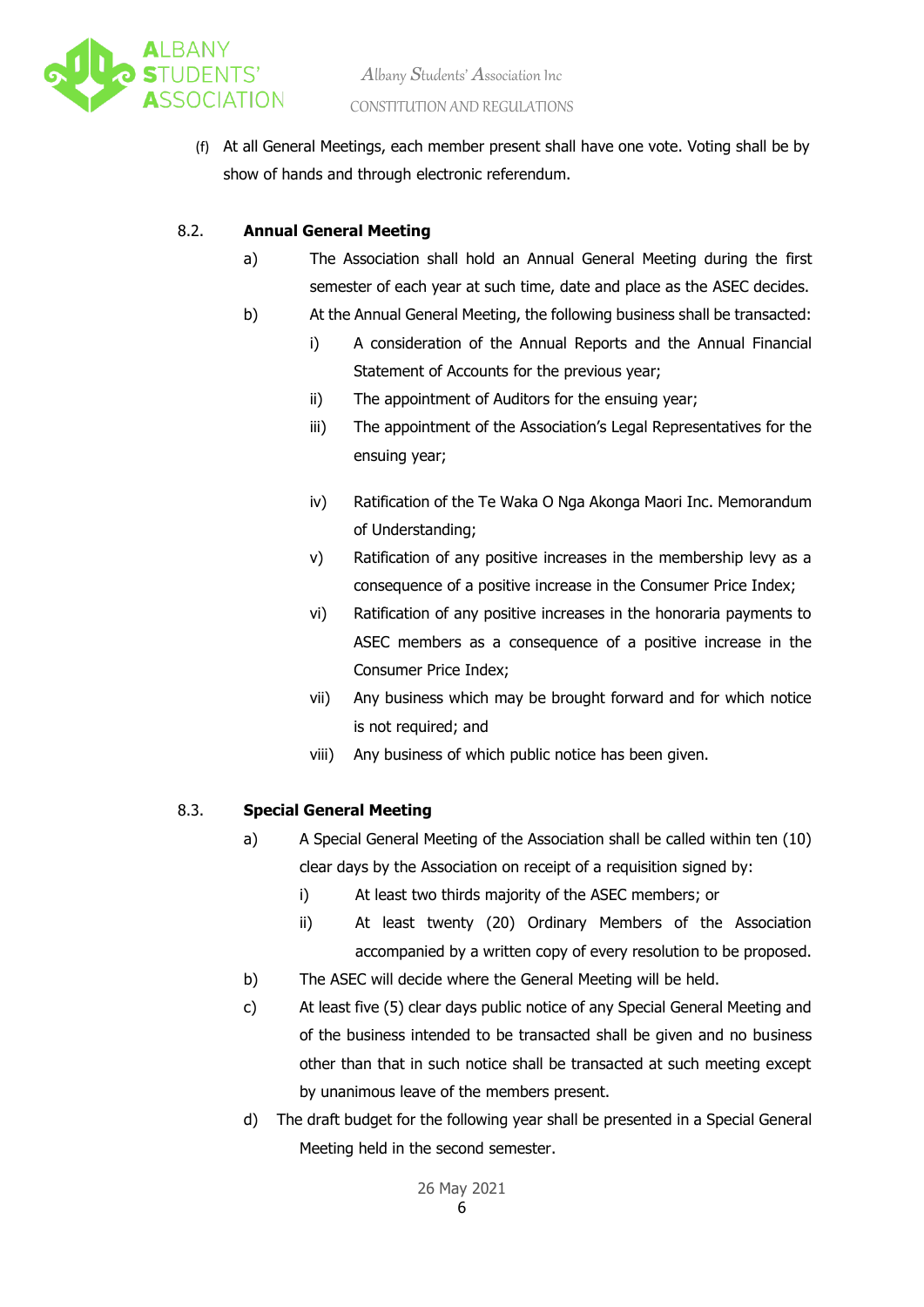<span id="page-9-4"></span>

#### <span id="page-9-0"></span>**9. EXECUTIVE**

The term of office for the ASEC shall expire on 30th November. Subsequent committees shall be elected annually in the second semester with the provision set out in Schedule 2.

#### <span id="page-9-1"></span>9.1. **Functions and Powers of the ASEC Committee**

- a) The ASEC shall be responsible for meeting the aims of the Association on behalf of the Albany Students' Association Incorporated members.
- b) The ASEC shall be responsible to the members through the processes laid down in this constitution, regulations and schedules.
- c) The full and complete control of the internal day-to-day business, funds, and affairs of the Association shall be vested in the ASEC, but the ASEC shall carry out the instructions of a General Meeting as far as practicable.
- d) The ASEC may delegate its powers and duties thereof to any committee or ASA office staff member it appoints.
- e) All resolutions of the ASEC and all acts duly executed in good faith thereunder shall be binding upon all members of the ASEC whether present at such meeting or not.
- f) The ASEC shall uphold the responsibility of promoting the ASA and its interests, events and scope to students and the wider community.

#### <span id="page-9-2"></span>9.2. **ASEC Committee Composition**

- a) The Albany Students' Executive Committee shall consist of the following elected positions:
	- i) President;
	- ii) Vice-President;
	- iii) Education Officer;
	- iv) Engagement Officer;
	- v) Welfare Officer;
	- vi) Cultural Officer
- b) ASEC Role Definitions: The areas of responsibility for each of the elected position is in Schedule 1 Section 2.14

#### <span id="page-9-3"></span>9.3. **Eligibility**

a) Members may not hold office for more than one position on the ASEC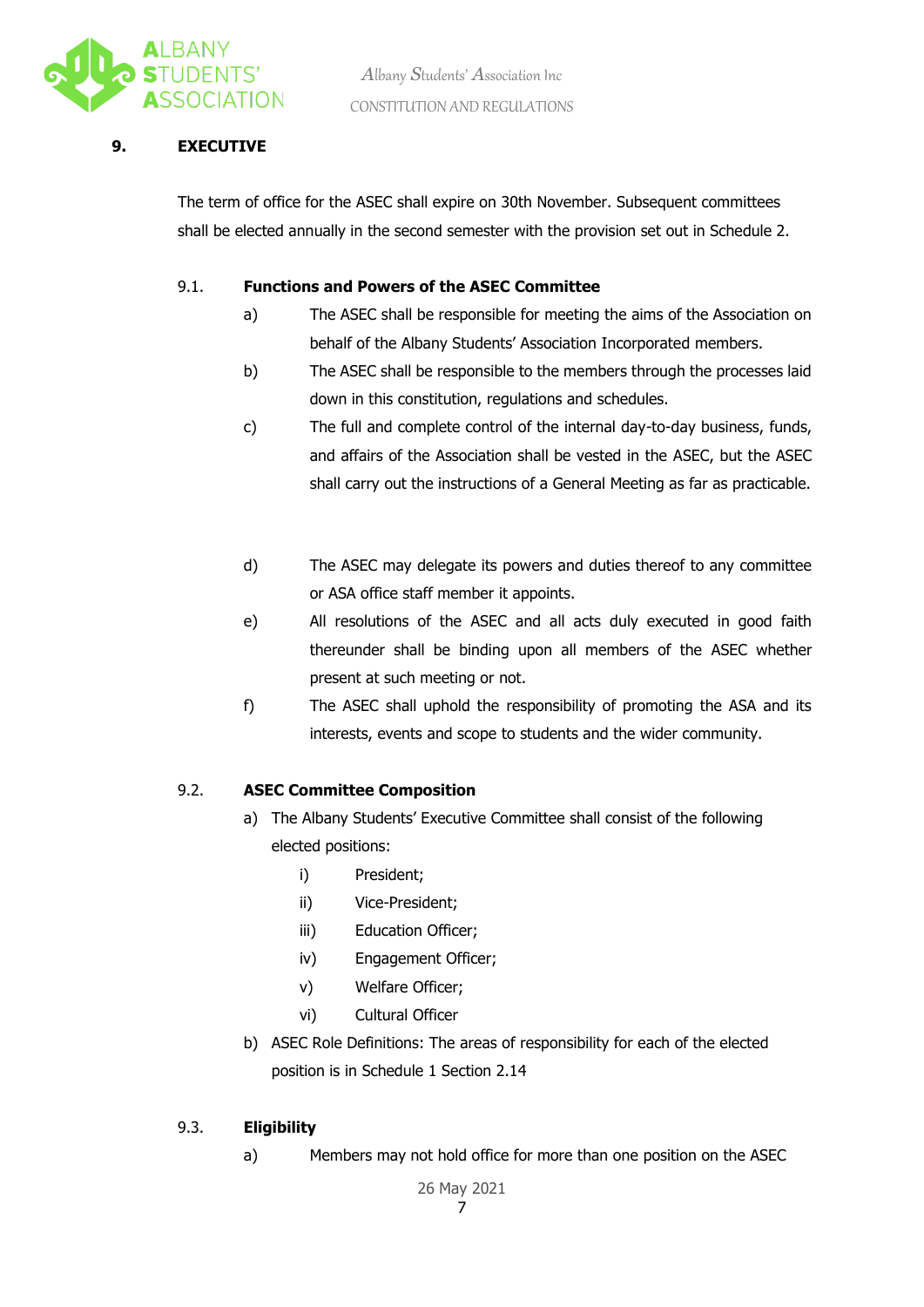<span id="page-10-2"></span>

b) Hold office only if they reside in the Auckland region during their term of office.

#### <span id="page-10-0"></span>9.4. **Period of Office**

- a) Subject to 10.4 b), the ASEC shall hold office for one (1) calendar year, commencing on the 1st day of December and finishing on the 30th day of November.
- b) From the date that the new ASEC is confirmed until 30th November in any one year the ASEC of the Association shall comprise the elected positions of both the current ASEC and the newly elected ASEC for the following year. This period of office shall be in addition to the period provided for in 10.4 a).
	- i) Incoming ASEC members shall have speaking rights until the  $1<sup>st</sup>$ of November.
	- ii) Incoming ASEC members shall have full rights from the  $1<sup>st</sup>$  of November.

#### <span id="page-10-1"></span>9.5. **Executive Committee Meetings**

- a) Meetings of the ASEC shall be called regularly.
- b) All ASEC meetings are to be held according to the procedure laid out in Schedule 3 (Meeting Procedure).
- c) All ASEC meetings are to be held in two parts.
	- i) All discussions in Part I of an ASEC meeting shall be open to all members, each of whom may speak but not vote thereat. Part I is to be open to the media and public, and full inspection of the Agenda and Minutes is welcomed.
	- ii) Part II is not to be open to anyone other than ASEC members**,**  and other persons whom the ASEC will from time to time authorise to be present or otherwise involved. The Agenda and Minutes of Part II are to be similarly held in confidence.
- d) A Special Meeting of the ASEC may be called at any time, but written or verbal notice shall be given to all members of the ASEC.
- e) At each meeting of the ASEC, greater than half the total number of members of the ASEC shall constitute a quorum. One of these is to be the Association President or the Vice President.
- f) At each meeting, each position shall constitute only one (1) vote.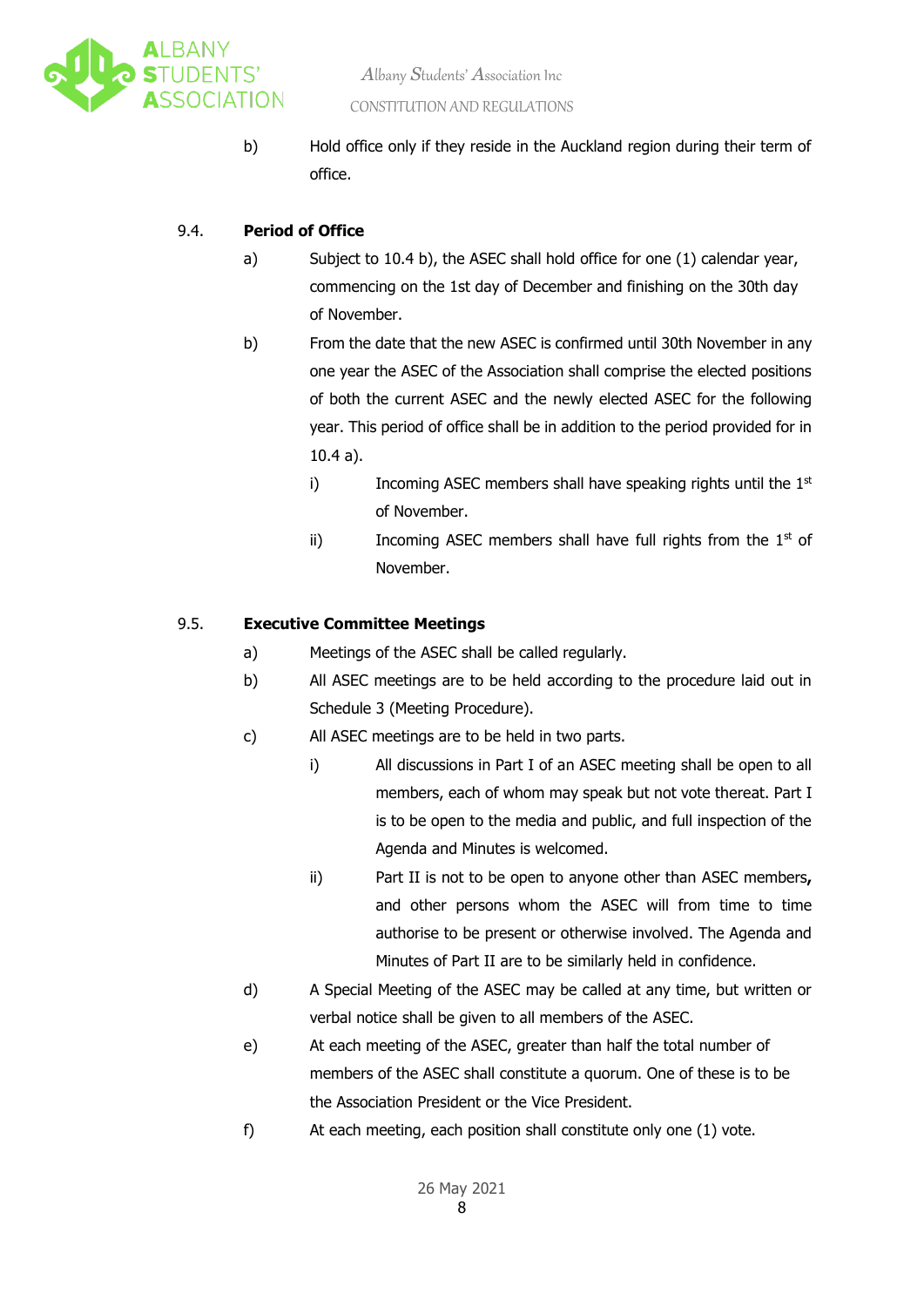<span id="page-11-2"></span>

- g) When both an incoming ASEC member and an existing ASEC member are present at a meeting, the voting right for their position shall be shared equally between them after the  $1<sup>st</sup>$  of November.
- h) The ASEC reserves the right to dismiss an ASEC member from their role via a majority vote in an ASEC meeting following significant observed misconduct, negligence, dishonesty or if after three meetings with the Vice President or in the case of the member in question being the Vice President, the President, to address the failure to adequately carry out the required tasks of the position. A meeting where such a dismissal takes place will:
	- i) Strictly adhere to schedule 3 (Meeting procedure)
	- ii) Be carried out according to the best interest of the ASA

#### <span id="page-11-0"></span>9.6. **Vacancies**

Any ASEC position shall become vacant if the person holding it:

- a) Ceases to be a member of the Association;
- b) Has resigned either:
	- i) In writing; or
	- ii) Is absent from at least two (2) consecutive ASEC meetings without apology or explanation;
- c) Fails to win a resolution of confidence at a General Meeting;
- d) Displays conduct observed as malicious or dishonest and has been dismissed as per 10.5 (h)

#### <span id="page-11-1"></span>9.7. **When a vacancy arises on the ASEC**

- a) In the case where a vacancy of an Executive position on ASEC has arisen prior to the 1<sup>st</sup> of July, a by-election shall be held and shall follow the same rules laid out in schedule 2. The By-election must be held within 15 clear days. If the vacancy occurs after the  $1<sup>st</sup>$  of July, a by-election shall be held at the discretion of the ASEC.
- b) Should the entire ASEC resign, the General Manager shall have the authority to co-opt a Class Advocate or Club President to the ASEC in order to run an election.
- a) Vacancies of the Executive positions on the committee must be filled by process of by-election as per normal election procedure stated in schedule 2 of the constitution.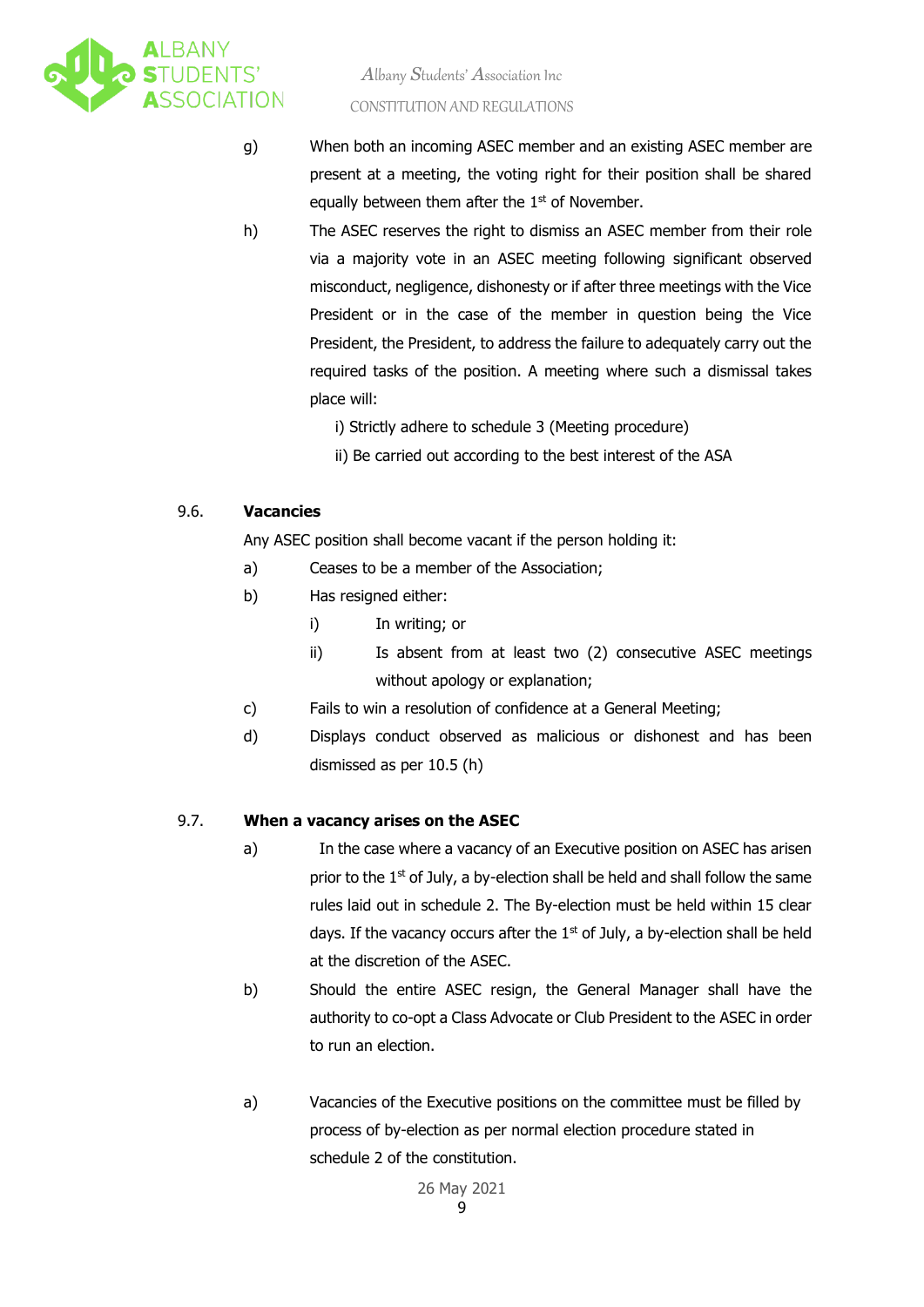<span id="page-12-4"></span>

10.7.1 In addition to these criteria the student must meet the eligibility

requirements in section 10.3 of the constitution and regulations.

- a) Honoraria entitlement:
	- i. A co-opted student is entitled to the honoraria for the position paid on a pro-rata basis for the period of the academic year which they hold. They may not however be entitled to any back payments relating to the amount of time the position has been vacated.

#### <span id="page-12-0"></span>9.8. **No Confidence**

- a) In the event of the failure to win a resolution of confidence in the whole ASEC at any General Meeting, the ASEC shall continue in office until a new ASEC has been elected.
- b) An election shall be held within fifteen (15) clear days of the General Meeting in question.
- c) In the event of the failure to win a resolution of confidence in an ASEC member at any General Meeting, the ASEC member shall immediately vacate the office and a by-election be called according to Sections 10.6 - 10.7 (Vacancies).
- d) Nothing in this Constitution shall preclude a member who previously held an ASEC position and who failed to win a resolution of confidence from being a candidate in a special by-election to fill the position so vacated or from assuming the office again if subsequently re-elected.

#### <span id="page-12-1"></span>9.9. **Payment**

Payment of the following term's ASEC positions shall be set at a General Meeting;

a) Any part-time ASEC member who is elected to office via a by-election, or is co-opted, is to be paid on a pro-rata basis for the period of the academic year for which they hold office.

#### <span id="page-12-2"></span>**10. MINUTES AND RECORDS**

The Vice-President shall be responsible for ensuring that all Minutes are kept which shall record all the transactions and decisions of all General Meetings and of all meetings of the ASEC.

#### <span id="page-12-3"></span>**11. CLUBS AND SOCIETIES**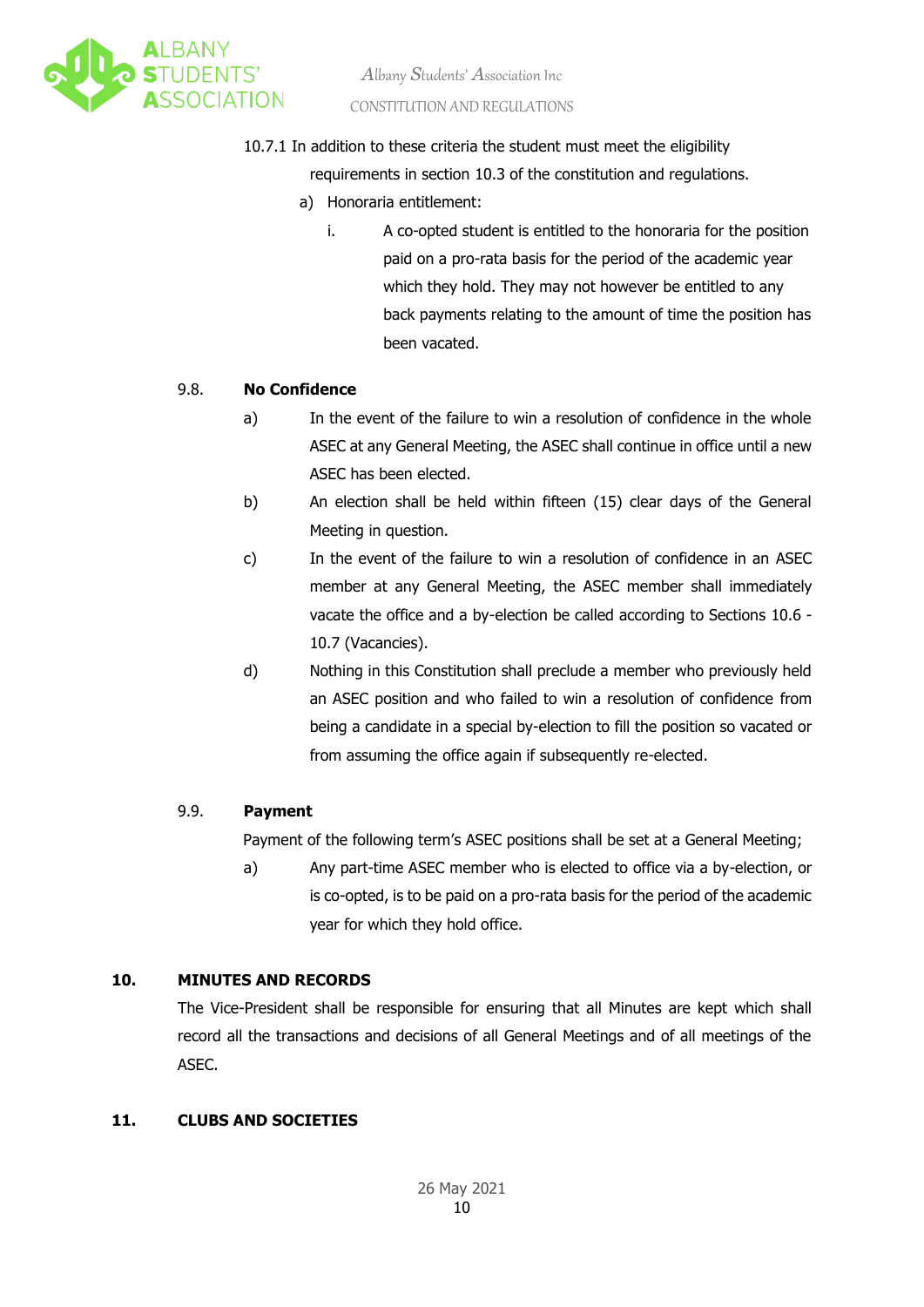<span id="page-13-2"></span>

- 11.1. Any Society or Club in the University having no fewer than seven (7) students may, subject to the approval of the ASEC, become affiliated to the Association.
- 11.2. Any such Society or Club shall have its membership open (usually without restriction) to all students of the University, but the office bearers of any such body may be confined to a particular College.
- 11.3. The Constitution for any Society or Club shall, as far as practicable, follow the provisions of the "Massey University Clubs Constitution."
- 11.4. Any Society or Club whose annual membership drops below seven (7) students or whose actions are considered to bring either the Association or University into disrepute shall be automatically disaffiliated from the Association at the discretion of the ASEC.
- 11.5. Only Societies or Clubs currently affiliated to the Association, having at least ten (10) members may be eligible for club grants, subject to the approval of the Massey University Clubs, Societies and Cultural Groups Committee.
- 11.6. To be eligible for a club grant, all clubs and societies must be affiliated to the Association and adhere to the Massey University Club Grants Policy.

#### <span id="page-13-0"></span>**12. THE COMMON SEAL**

- 12.1. The Association shall have a Common Seal, which shall be the responsibility of the Vice-President position, who shall ensure the safekeeping of the Common Seal.
- 12.2. The Common Seal shall not be affixed to any instrument except by the authority of a resolution of an ASEC meeting and shall be signed by two (2) ASEC members present at that meeting.

#### <span id="page-13-1"></span>**13. ALTERATION OF THE CONSTITUTION AND REGULATIONS**

- 13.1. The Association may, in a General Meeting, amend the Constitution, Regulations and Schedules providing for the furtherance of any of the objects of the Association and for the management of its affairs and those of its affiliated bodies, PROVIDED HOWEVER that no such amendment(s) shall be affected without the prior written consent of the ASEC and PROVIDED FURTHER that there is no such addition or alteration or rescission of the pecuniary profit clause or the winding up clause in the Constitution without the approval of the Inland Revenue Department.
- 26 May 2021 13.2. The Constitution and Regulations of the Association shall not be amended except at a General Meeting and after at least five (5) clear days public notice of the proposed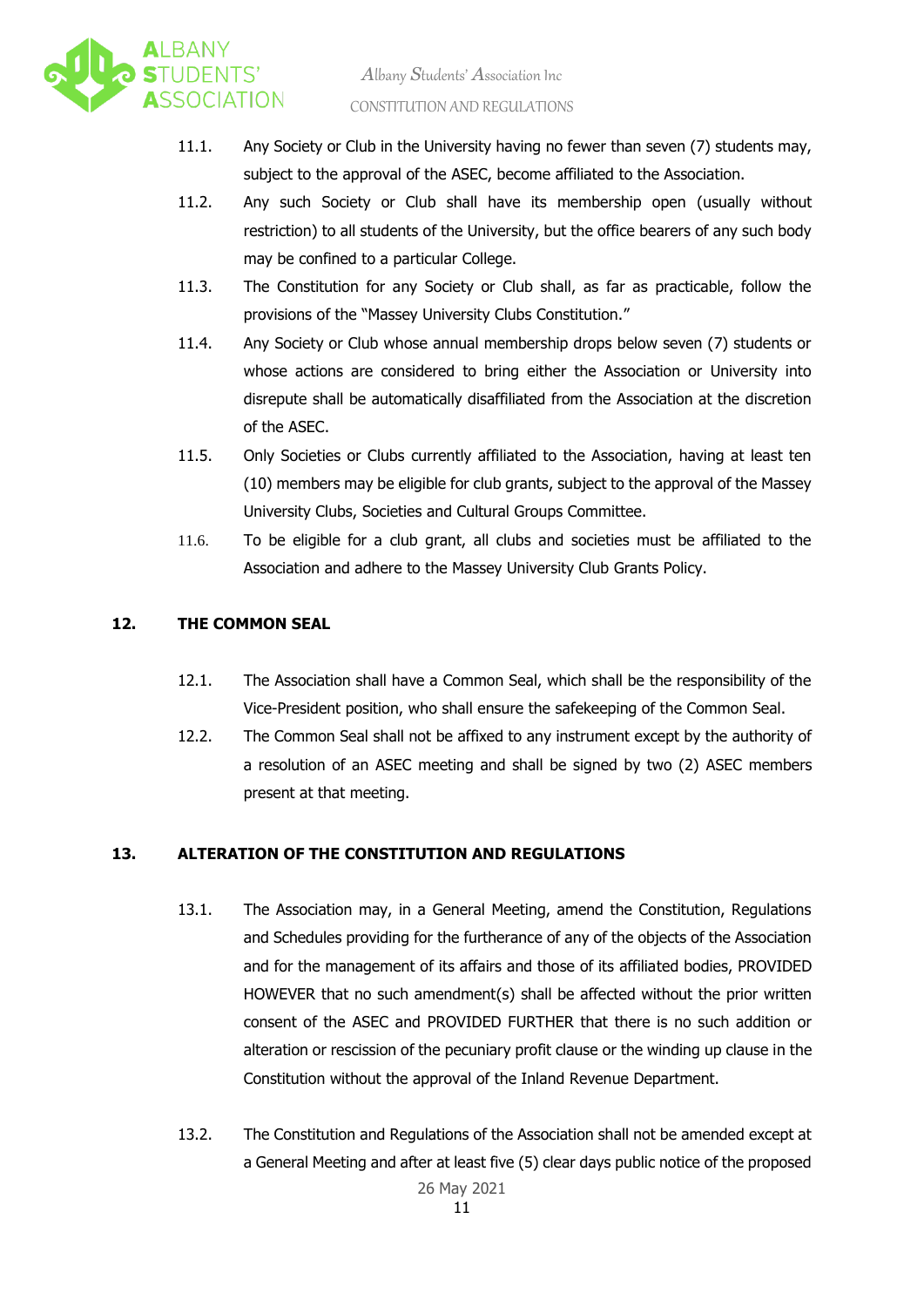<span id="page-14-1"></span>

amendment shall have been given, provided that any amendment to the Constitution or Regulations of the Association shall not detract in any way from the charitable nature of the Association PROVIDED HOWEVER that no such amendment or amendments shall be affected without the prior written consent of the ASEC.

#### <span id="page-14-0"></span>**14. DISPOSITION OF THE PROPERTY ON DISSOLUTION**

On the winding-up or dissolution of the Association, the surplus assets of the Association, after payment of all costs, debts and liabilities shall be handed to a charitable organisation of the majority of the members choosing, to be held upon trust and invested for the benefit of the student community until such time as a similar Association is formed PROVIDED THAT no such assets may be distributed to an association which permits members to receive personal pecuniary benefits or a distribution of assets on winding up, or whose rules may be altered to permit such benefits or distributions.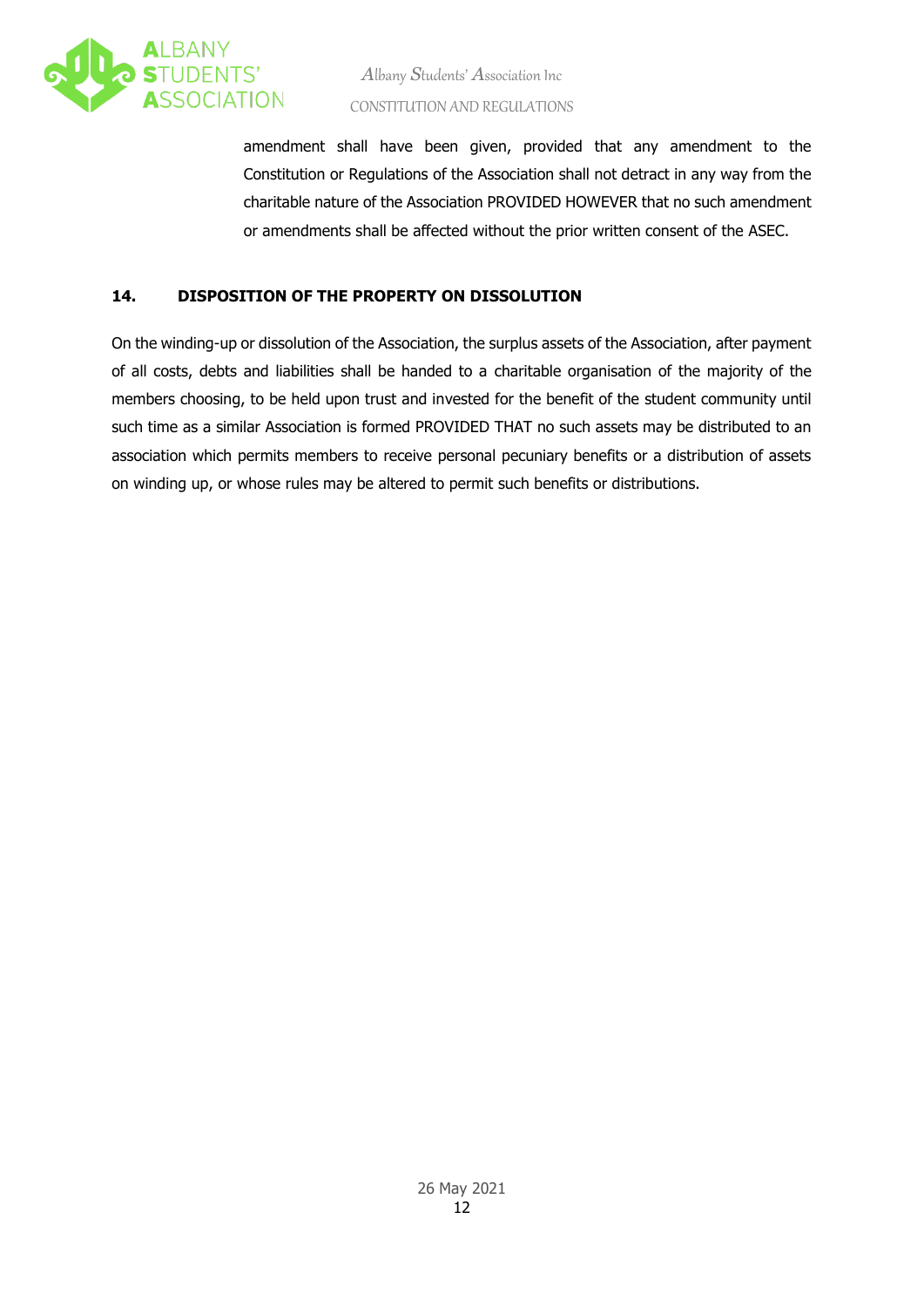

### **SCHEDULE 1: EXECUTIVE**

#### **1. ASEC AREAS OF RESPONSIBILITY AND PAYMENTS**

#### 1.1 **ASEC Payments**

ASEC Members shall be paid according to the following conditions:

- a) Honoraria payments must be set at a General Meeting prior to the election for their year of office.
- b) The honoraria payments shall be commensurate with the extent to which the areas of responsibility to the Association and its members have been fulfilled at no greater than current commercial rates provided that:
	- (i) The maximum sum payable to the President shall be \$26,500 (Gross)
	- (ii) The maximum sum payable to the Vice-President shall be \$10,500 (Gross)
	- (iii) The maximum sum payable to the 4 Officer positions shall be \$7,000 (Gross)
- c) All ASEC members must submit to the ASEC a written report of their Executive activities for the period to the end of the First Semester and this report should be submitted by the first week of the Second Semester. A final written report of the whole year's activities to  $15<sup>th</sup>$  November should be submitted by the  $30<sup>th</sup>$ November**.**
- d) ASEC members are encouraged to seek advice of past ASEC members and/or other Albany Students' Association Incorporated associates through whichever medium is considered appropriate**.**

#### 1.2 **Expenses**

- a) The ASEC are empowered to reimburse members who have suffered personal expenses as a result of official activities provided that notification of expected expenses is given in advance and upon presentation of appropriate documentation.
- b) Expenses shall be reimbursed when an arrangement is made prior to the associated activities.
- c) The ASEC shall reimburse ASA delegates actual travel costs to conferences and national Hui at a rate not exceeding stand-by airfares.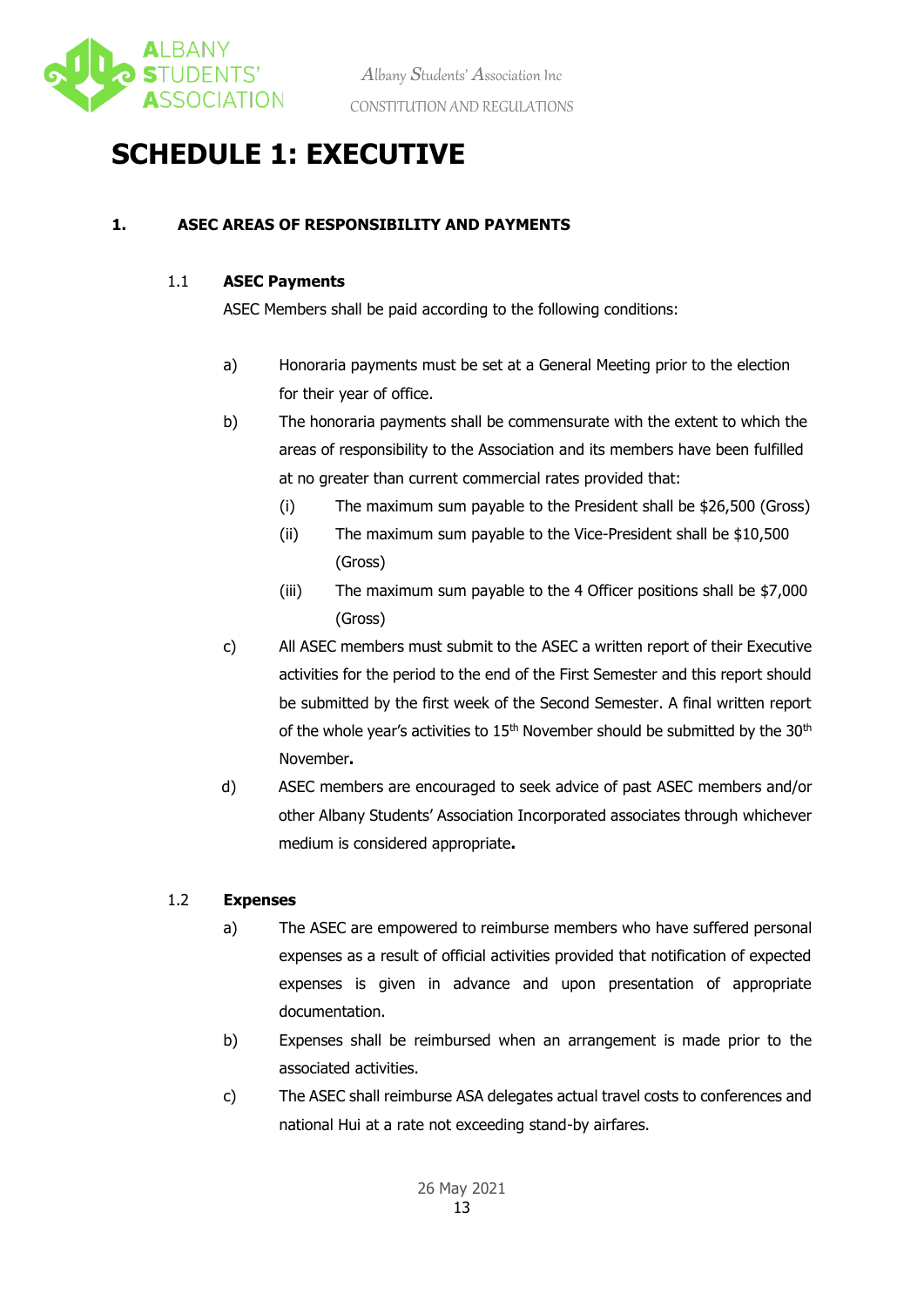

#### **2. FUNCTIONS AND POWERS OF ASEC MEMBERS**

The ASEC shall be responsible for the competent running of the Association on their campus within the constraints of General Meeting policy.

#### 2.1 **General**

All ASEC positions shall:

- a) Be responsible for ensuring that the Association's Constitution and Regulations are upheld.
- b) Be active members of both University Committees, and Association Committees to which they are appointed.
- c) Be responsible for representing the Association and the interests of students
- d) Fulfil the requirements of their ASEC position
- e) Ensure effective communication lines are maintained between all ASEC members
- f) Ensure there is adequate liaison with the members concerning their activities.
- g) Undertake training and other such duties as prescribed by the ASEC.
- h) Ensure the training of successors to their individual portfolios, such training to commence as soon possible after the new ASEC has been elected.
- i) Report at each ASEC meeting on matters that have arisen of interest to the Association and of matters dealt with by the ASEC.
- j) Complete any other task or responsibility that may be delegated to you.
- k) Attend all ASEC meetings.
- l) Attend and assist all Association events;

#### 2.2 **Employer**

The ASEC shall function as the employer of staff and shall ensure that all legal functions are discharged accordingly.

#### 2.3 **Budget**

The ASEC shall formulate the budget to be set at a General Meeting and to ensure this budget is followed and amended as appropriate.

#### 2.4 **Expenditure**

The ASEC shall ensure that all expenditure of the Association is accounted for: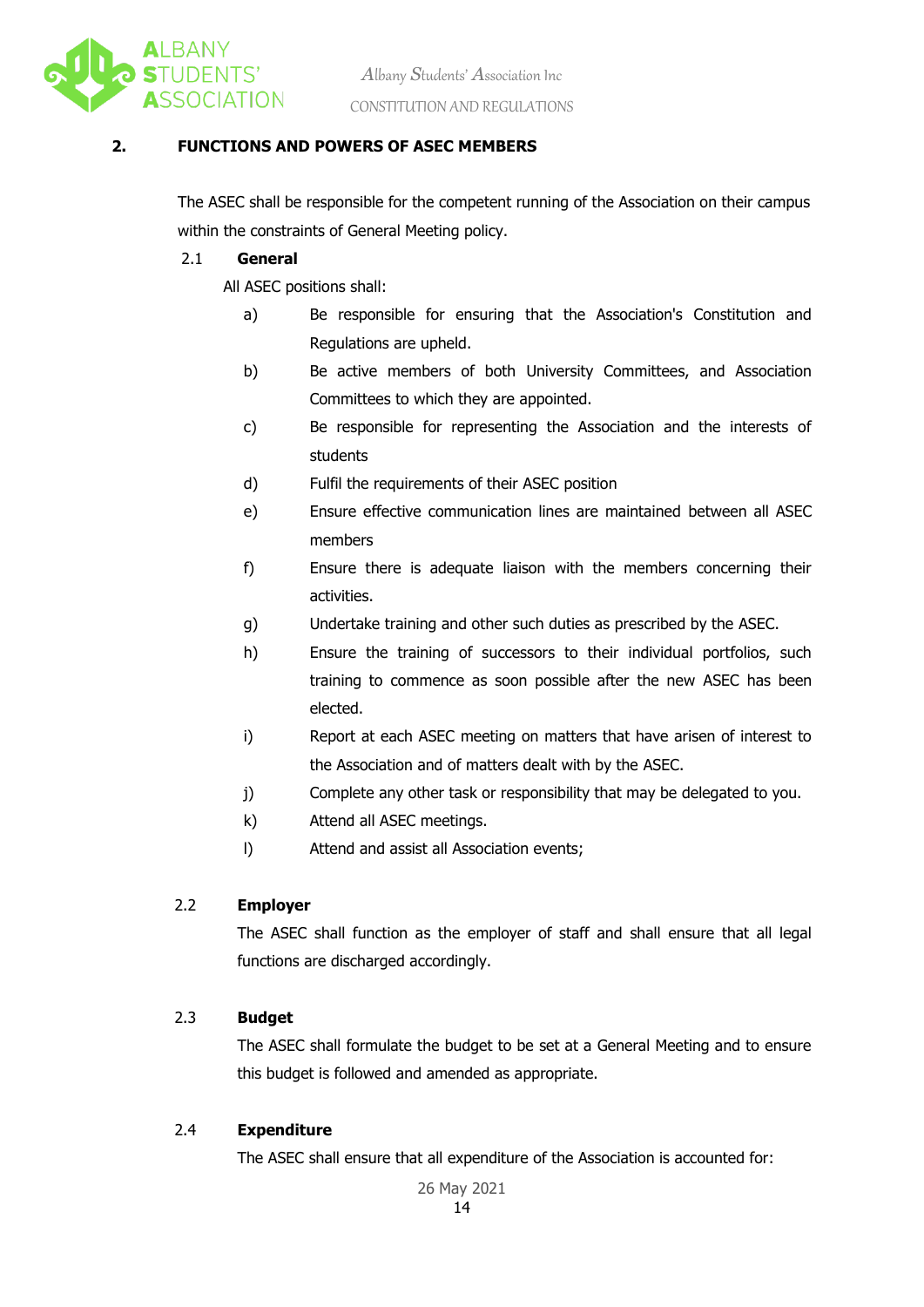

*A*lbany *S*tudents' *A*ssociation Inc

#### CONSTITUTION AND REGULATIONS

- a) All major activities shall have budgets and accounts presented;
- b) All expenditure shall be authorised by the ASEC;
- c) All payments should be ratified by the ASEC.

#### 2.5 **Accounting**

The ASEC shall ensure that the Association accounting procedures are adequate and are followed and the audited accounts are presented to the AGM.

#### 2.6 **Education and Welfare**

The ASEC shall coordinate work on education and welfare on the Albany Campus.

#### 2.7 **Social Activities**

The ASEC shall direct the work of organising social and cultural activities on campus.

#### 2.8 **Appointments**

The ASEC shall appoint people from time to time to carry out certain tasks. Adequate advertising shall be given for these positions. The ASEC shall ensure letters of appointment or contracts are signed.

#### 2.9 **Publicity of Activities**

The ASEC shall ensure that there is adequate publicity of their workings to the Association members.

#### 2.10 **Sports**

The ASEC shall direct the Association's work on sport.

#### 2.11 **Strategic Planning**

The ASEC shall update, establish and implement a strategic plan for the Albany Students' Association (Incorporated).

#### 2.12 **General**

The ASEC shall oversee all the works of ASEC members and try to act in the best interests of the Association.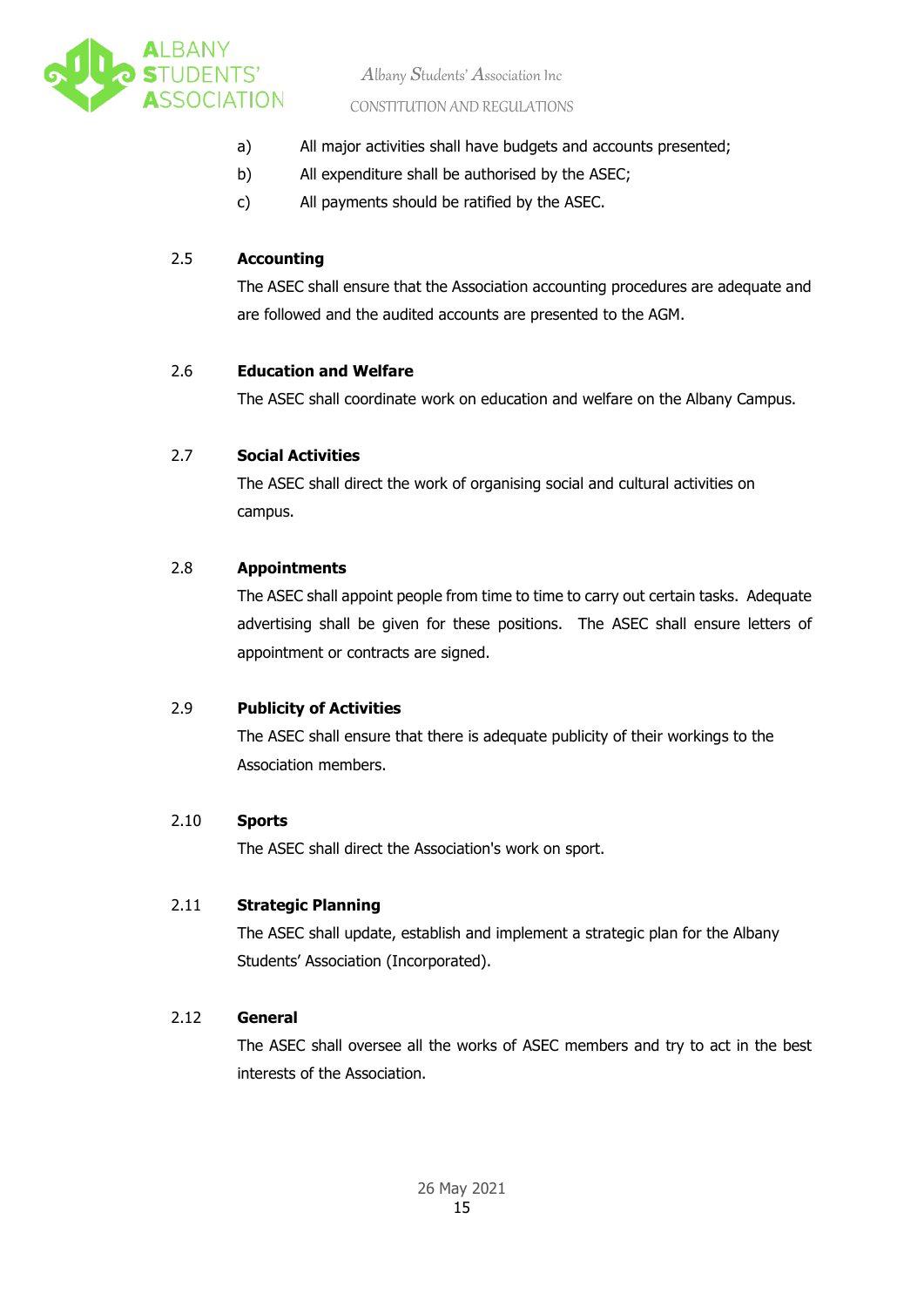

.

#### 2.13 **Portfolios**

That the ASEC has the power to specifically assign portfolios on a semester-bysemester basis to ASEC and/or other Association members. These positions are held accountable to the descriptions as per section 2.14.

- a) Where such assignments are made to members other than ASEC members then those persons shall be directly accountable to the ASEC through a nominated ASEC member who shall report on their behalf as requested by the ASEC, but in any case, they shall report no fewer than once in any one semester.
- b) The ASEC, upon receipt of a portfolio report shall have the power to make such payments as it alone shall determine.

#### 2.14 **ASEC Positions**

#### a) **President position shall hold the following responsibilities:**

- i. Lead the ASEC and work with the team to establish goals for the term of office and
- ii. Ensure adequate measures are in place for goals and that timelines are being adhered to
- iii. Have regular meetings with the general manager and advocacy coordinator
- iv. Have regular meetings with University hierarchy
- v. Be the Association's representative on MUSAF
- vi. Attend NZUSA and other external body meetings where appropriate
- vii. Review grant applications and represent the Association on the Clubs, Societies and Cultural Groups committee
- viii. Chair all ASEC meetings
- ix. Act as the media representative on behalf of the Association, including working with Massive and writing a column for each fortnightly issue.
- x. Contribute to the Association's social media platforms
- xi. Be a bank signatory and authorise Association spending through the bank
- xii. Represent ASA for external and internal matters
- xiii. Organise and deliver training for the current and new ASEC members
- xiv. Meet with each Officer monthly

26 May 2021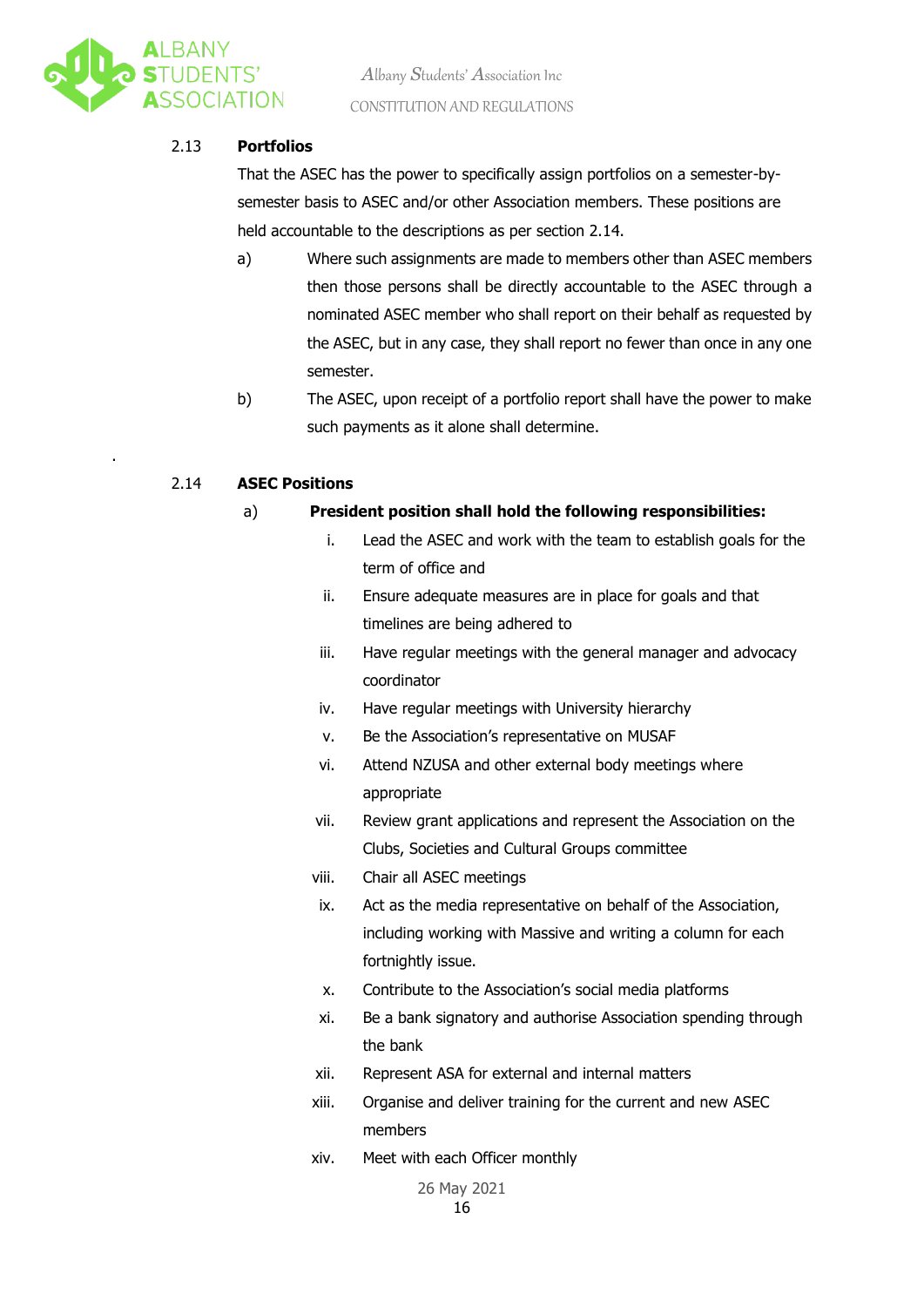

xv. Meet with Vice President regularly

#### b) **Vice-President position shall hold the following responsibilities:**

- i. Following schedule of regular review and update of Association policy & constitution document
- ii. Communicate regularly with the Association general manager
- iii. ASEC meetings: Set dates and times for ASEC meetings
	- Collect items for the agenda for ASEC meetings
	- Prepare, publicise, and circulate the agenda 3 days ahead of the meetings
	- Record the minutes for the meetings and file on the server within 3 days of the meeting
	- Ensure the minutes are accessible to the ASEC
	- Ensure ASEC meeting dates are posted on ASA Facebook & website calendar
	- Prepare and provide food for the meeting
- iv. ASA Special General meeting and Annual General meeting
	- Prepare agenda and arrange for it to be posted as per ASA constitution
	- Take minutes, file on server and arrange for it to be posted
	- Promote attendance of the general meetings to the membership
- v. Meet with President regularly
- vi. Meet with each Officer fortnightly
- vii. Maintain the ASEC to do list
- viii. Monitor ASEC fulfilment of goals and manage as appropriate
- ix. Organise a system that guides ASEC members to commit to their roles
- x. Ensure ASEC have operational tools to fulfil their roles
- xi. Take on role of president in the president's absence
- xii. Organise elections for the new ASEC
- xiii. Report to ASEC regarding financial situation for ASA

### c) **Engagement Officer position shall hold the following responsibilities:**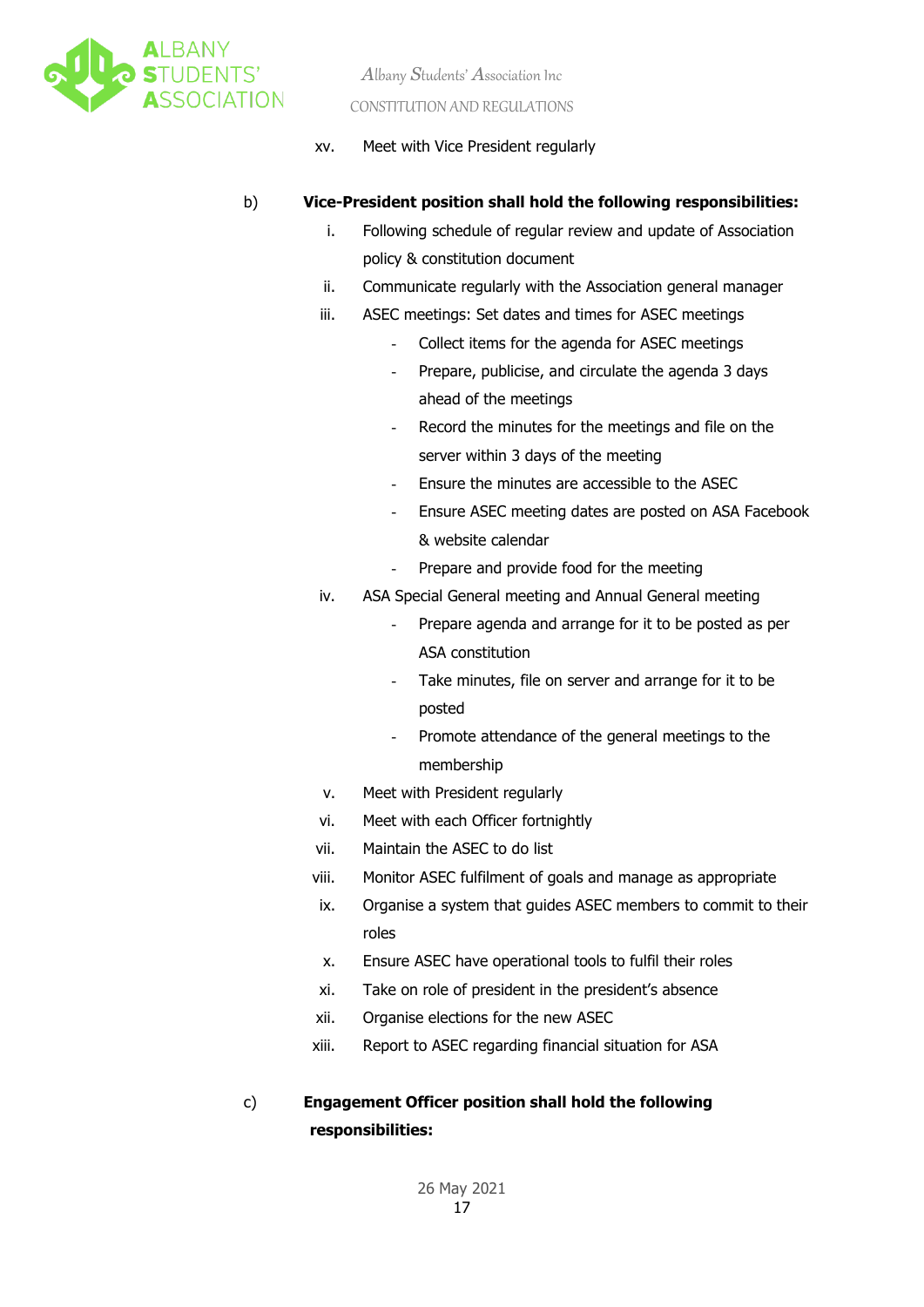

- i. Engage and consult with the student body regarding activities that would enhance their student experience
- ii. Meet with President monthly and Vice President fortnightly
- iii. Attend regular meetings with the Campus Culture Co-ordinator
- iv. Attend the University Sports and Recreation meeting
- v. Keep in regular contact with Massey's Clubs' and Activities Coordinator
- vi. Review grant applications and represent the Association on the Clubs, Societies and Cultural Groups committee
- vii. Maintain relations with all clubs through their executive; meet with any club executives if support is required
- viii. Promote the Association's volunteering program

### d) **Education Officer position shall hold the following responsibilities:**

- i. Engage and consult with the student body regarding academic and support issues that would enhance their student experience whilst studying
- ii. Support and assist with student recruitment to academic committees
- iii. Maintain a relationship with the ASA Advocacy Coordinator; for input to the role and to report academic issues
- iv. Actively promote the Association's Class Advocates programme
- v. Actively promote student representation on academic committees
- vi. Review and provide feedback on University academic policies
- vii. Maintain a relationship with academic faculty and provide assistance where appropriate
- viii. Maintain a relationship with clubs, and provide assistance where appropriate
- ix. Meet with President monthly and Vice President fortnightly

#### e) **Welfare Officer position shall hold the following responsibilities:**

- i. Engage and consult with the student body regarding welfare and support issues that would enhance their student experience whilst studying
- ii. Maintain a relationship with the ASA Advocacy Coordinator; for input to the role and to report welfare issues

26 May 2021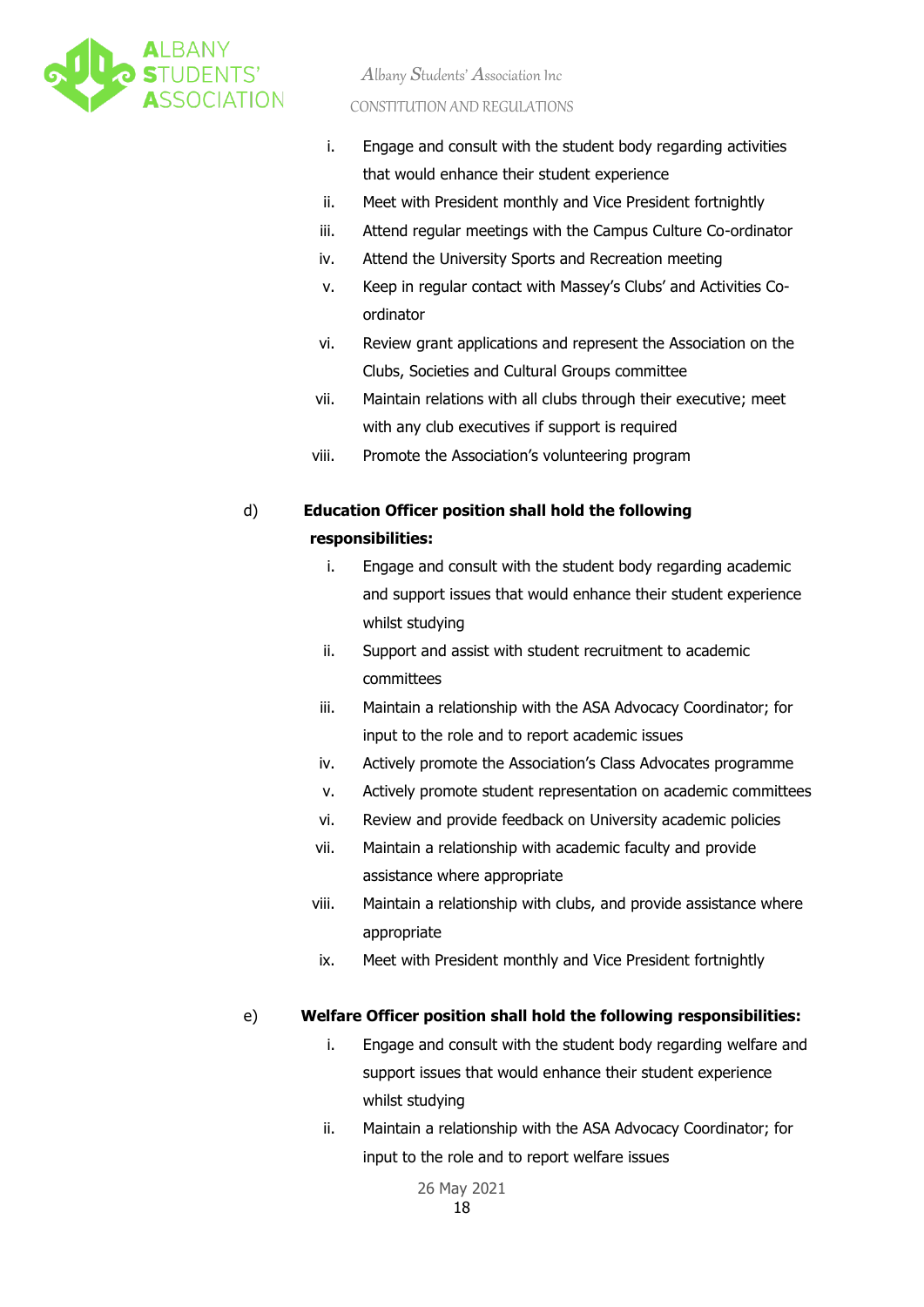

- iii. Maintain a relationship with Massey's Health and Counselling service and Health and Safety advisor
- iv. Attend Campus Health and Safety meetings
- v. Have fortnightly meetings with the Advocacy Co-ordinator and Advocacy Assistant
- vi. Meet with President monthly and Vice President fortnightly
- vii. Maintain a relationship with clubs, and assist where appropriate
- viii. Maintain a relationship with Chaplaincy
- ix. Promote services and resources that provide financial support for students

#### f) **Cultural Officer position shall hold the following responsibilities:**

- i. Engage and consult with the student body regarding activities that would enhance their student experience with relevance to cultural, spiritual, and ethnic groups on campus
- ii. Work on issues of relevance to cultural, spiritual, and ethnic groups on campus
- iii. Ensure that in other areas of work of the Executive and Association there is representation of cultural, spiritual, and ethnic issues
- iv. Work with and facilitate cultural, spiritual, and ethnic groups on campus
- v. Promote and facilitate student involvement in cultural activities on campus
- vi. Maintain a relationship with clubs and assist where appropriate
- vii. Meet with President monthly and Vice President fortnightly
- viii. Engage and consult with the international student cohort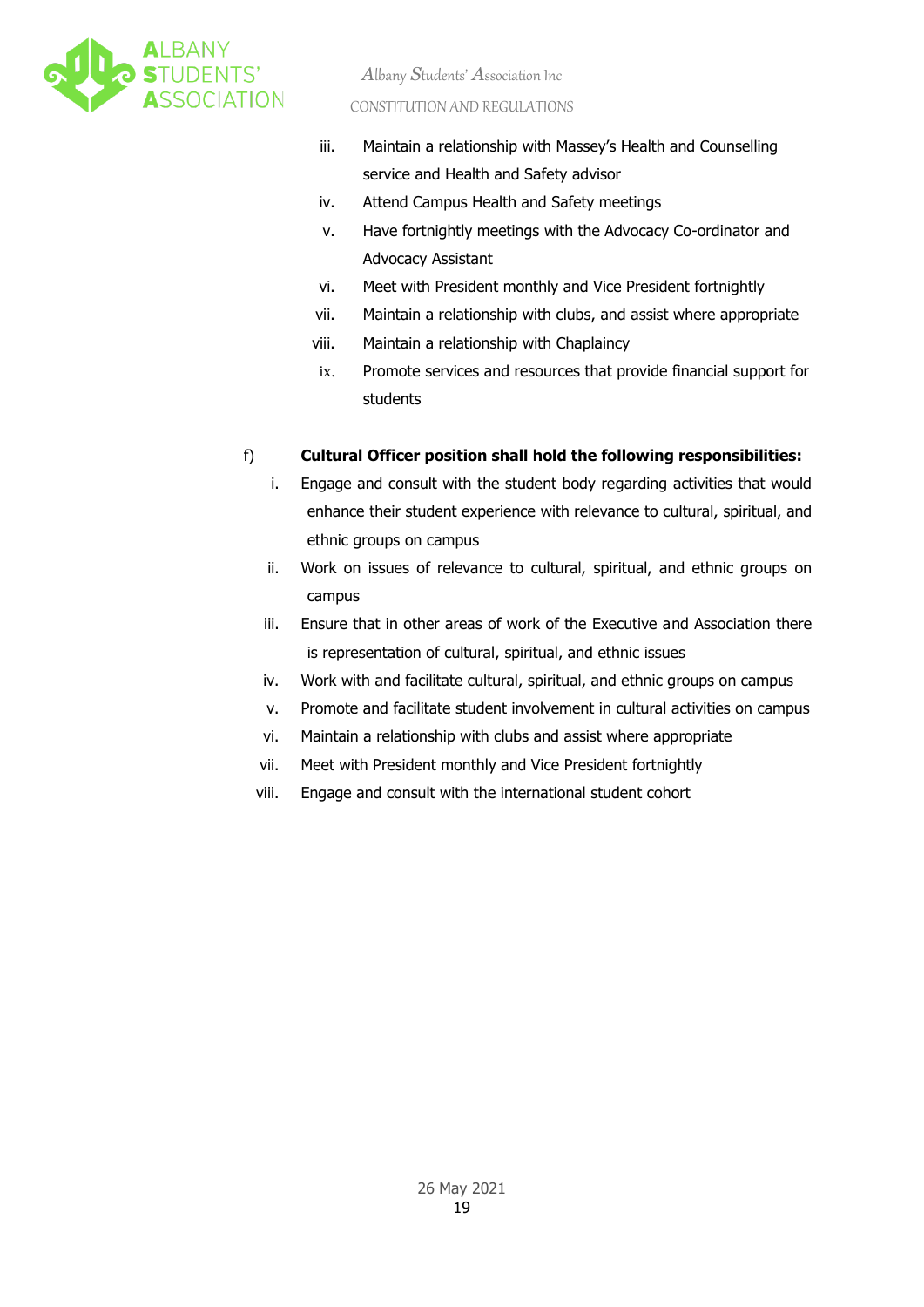

### **SCHEDULE 2: ELECTIONS**

#### **1. Eligibility to vote**

1.1 Any member of the Albany Students' Association may vote for the ASEC of the Association.

#### **2. Returning Officers**

- 2.1 The General Manager shall appoint a Returning Officer, who must be a senior member of the Massey University administration to act in the capacity of Returning Officer for the ASA.
- 2.3 Neither the Returning Officers nor Deputy Returning Officers shall nominate candidates and must not have a conflict of interest (such being decided by the General Manager).
- 2.4 Shall advise candidates that no form of personal electioneering shall take place on the days of polling and that personal campaign spending is limited to an amount decided by the ASEC. Responsibility for removing personal publicity lies with the candidate. Failure to comply with any of the terms of conduct as defined in the Election Schedule may, at the joint discretion of the Returning Officer and General Manager, result in disqualification of the nomination, candidate or campaign.

#### **3. Roll of Voters**

- 3.1 Any member of the Association
- 3.2 Any Massey Albany student who wishes to vote, but is not a member of the Association, may sign up as a member at the time of voting to gain voting eligibility.

#### **4. Election Procedure**

- 4.1 An election must be held for every ASEC position.
- 4.2 For each ASEC position, in respect of which the election applies, there shall be provision for a "No Confidence" vote.
- 4.3 Members may also launch a "No Confidence" campaign to gain votes against another candidate. "No Confidence" campaigns shall be subject to the same rules, regulations and actions as any other candidate, and must be registered with the Returning Officer.
- 4.4 If the number of "No Confidence" votes exceeds the total valid votes for the highest polling candidate for that position, then none of the candidates shall be elected to that position, and another election shall be held for that position.
- 4.6 Alternative methods of voting can be incorporated into the election process if the ASEC so desires. These could include but are not limited to paper ballots and postal ballots.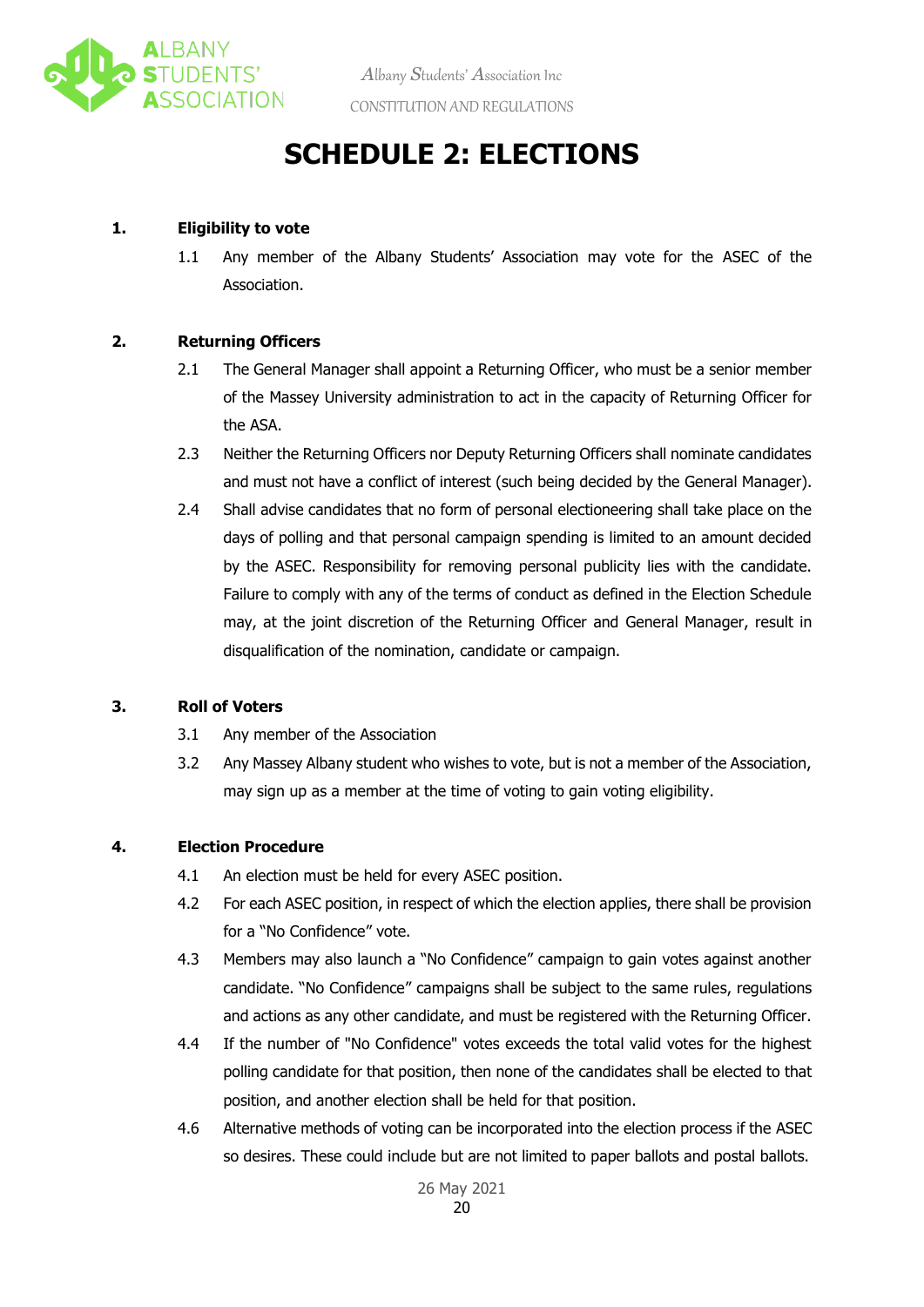

- 4.7 A voter must prove his or her membership by entering his or her unique Massey University student identification number into the online voting form.
- 4.8 Where Albany Students' Association (Incorporated) receives only one (1) nomination for a by-election, no by-election is to be held unless a petition of ten (10) students requesting a by-election is received by the Albany Students' Association Incorporated office by 4.30 p.m., five (5) clear days following the close of nominations. Subject to the petition being received and verified, the normal by-election process will be followed. In the absence of any petition being received, the candidate will be declared elected at 4.30 p.m., five (5) working days following the close of nominations.

#### **5. Nominations**

- 5.1. Public Notice calling for nominations for election to the ASEC shall be given within fifteen (15) clear days of the first polling day.
- 5.2. Nominations for election to the ASEC must be in writing and be signed by no fewer than ten (10) Ordinary Members of the Association and bear the written consent of the nominee.
- 5.3. Nominations shall close fourteen (14) clear days after opening.
- 5.4. Where no nominations are received for an advertised position as part of the General Election of ASEC in the second semester, nominations will immediately re-open for a further five (5) clear days. Nominations for any positions left unfilled will open in the second week of the first semester of the forthcoming year.

#### **6. Voting**

Voting for the ASEC shall take place on five (5) consecutive days between the period Friday 4 p.m. and the following Wednesday 4 p.m. before the end of the SECOND semester.

#### **7. Code of Conduct in Albany Students' Association Incorporated elections**

Non-observance of these codes of conduct is grounds for disqualification:

- 7.1 All candidates are responsible for removal of their personal campaign publicity material before 4.00 p.m. on the last day of campaigning and for notifying the Returning Officer in writing that to the best of their knowledge this has occurred. Candidates must sign a provided form to the General Manager that confirms this.
- 7.2 All candidates shall attend at least one (1) meeting of the Association before the days of polling.
- 7.3 No candidates may interfere with another candidate's campaign.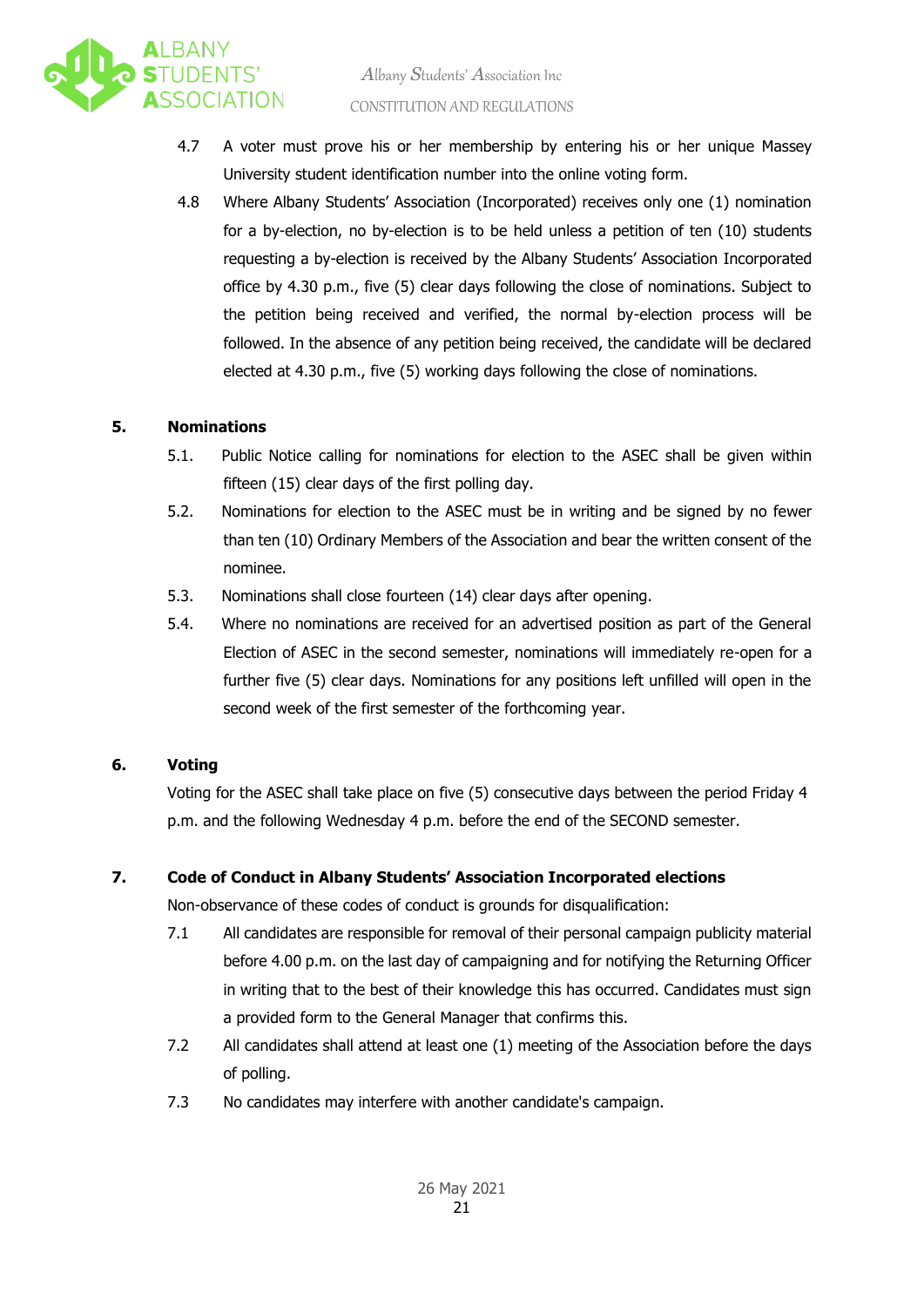

7.4 Candidates must observe the Election Candidate Code of Conduct Policy and the Returning Officer shall advise candidates of this policy in writing.

#### **8. Vote Counting**

- 8.1 When polling closes, the votes will be validated against the roll of enrolled Albany internal students at Massey University as members of the Association. The Returning Officer shall decide whether a vote is valid.
- 8.2 If there is equality of votes for an ASEC position, a special poll shall be run for that position, no later than five (5) clear days after the declaration.
- 8.3 Immediately after the votes have been counted and validated, the General Manager shall notify all candidates, and will send a joint written declaration signed by the General Manager and Returning Officer of the results to the Vice-President of the Association who shall authorise the results to be posted on the Association website.
- 8.4 The voting records or other voting related media must be retained for seven (7) clear days.

#### **9. Objections**

- 9.1 If a candidate and twenty-five (25) voters, or, any twenty (20) voters, wish to object to the election or poll, they may within three (3) days (excluding weekends or public holidays) of the result of the election or poll, lodge their objection in writing to the Vice-President of the Association.
- 9.2 The written objection must allege specific grounds, and only these shall be investigated.
- 9.3 The ESC shall act as arbitrators who shall hear the complaints and decide whether the election or poll was invalid.
- 9.4 If the election or poll is invalid a fresh election or poll must be held.
- 9.5 Grounds for disqualification are set out in the Elections schedule.

#### **10. Other matters**

The ASEC shall decide all matters relating to elections or polls not already dealt with in these regulations.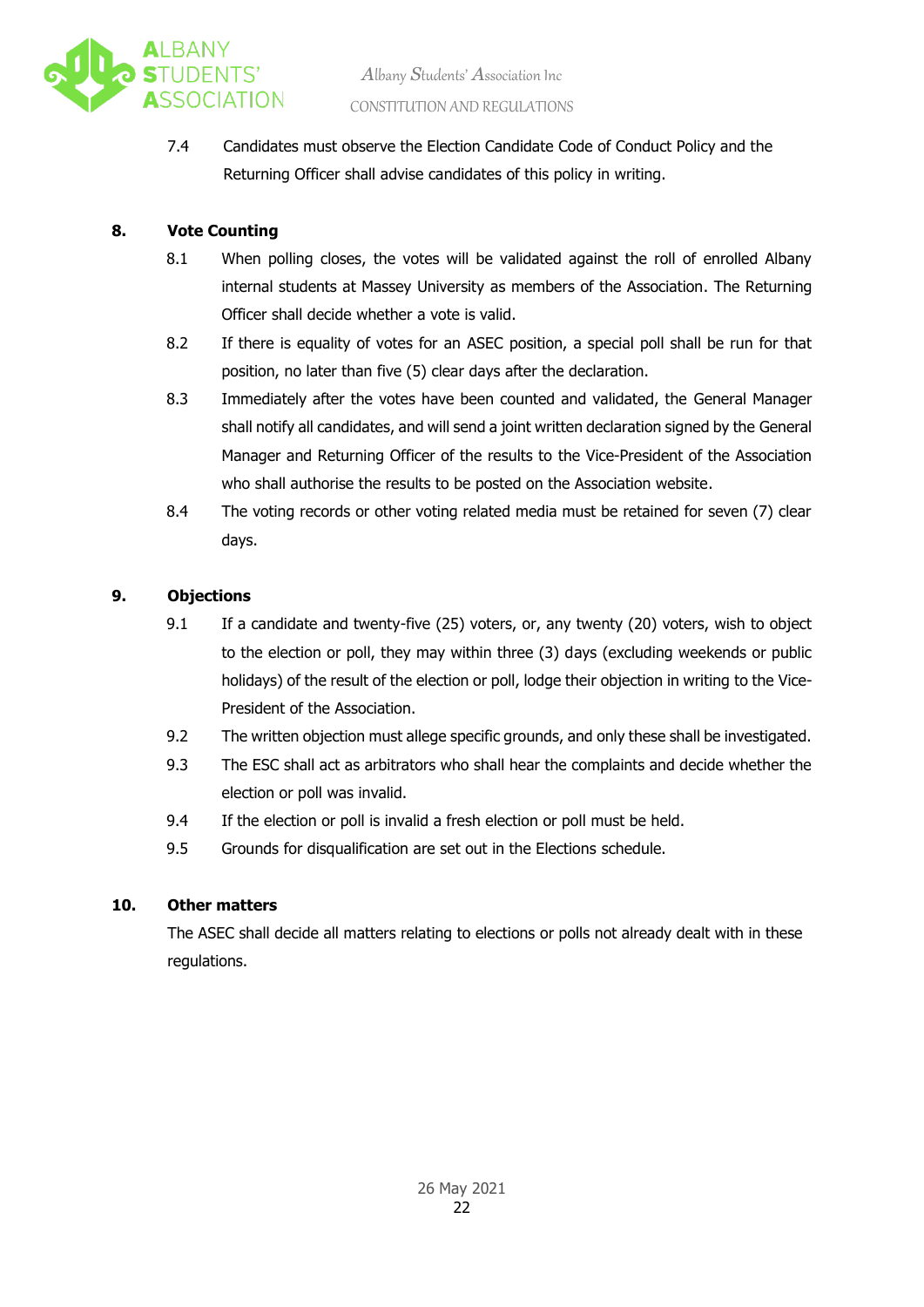

### **SCHEDULE 3: MEETING PROCEDURE**

#### 1. **GENERAL MEETING PROCEDURE**

- 1.1. Minutes of the previous General and AGM Meeting shall be read and confirmed.
- 1.2. Chairperson shall have same rights as ordinary members, being able to move, second or speak to a motion providing that they vacate the Chair to do so. The Chairperson shall have an ordinary vote and a casting vote where necessary. The Chairperson shall be heard without interruption.

#### 1.3. **Motions**

- a) These must be moved and seconded, and of an affirmative character, being debated.
- b) Can only be withdrawn with the leave of the meeting.
- c) The Chairperson may accept no motion that is substantially the same, or directly contravenes an already received motion.
- d) A motion may be amended if mover and seconder agree.
- e) The mover has right of reply before voting.
- f) Motion is decided by voice unless a division is requested.

#### 1.4. **Amendments**

- a) May not be moved by mover or seconder of original motion.
- b) Any motion to amend must be resolved before addressing the original motion.
- c) Only one at a time.
- d) Must not negate the motion being discussed.
- e) If Carried, becomes part of the substantive motion.
- f) Must be relevant to question it is intended to amend.

#### 1.5. **Procedural Motions**

#### a) **"That the motion be not now put":**

- i) Chair may accept or reject.
- ii) Must be moved and seconded.
- iii) May be discussed.
- iv) Cannot be moved on an amendment.
- v) No right of reply.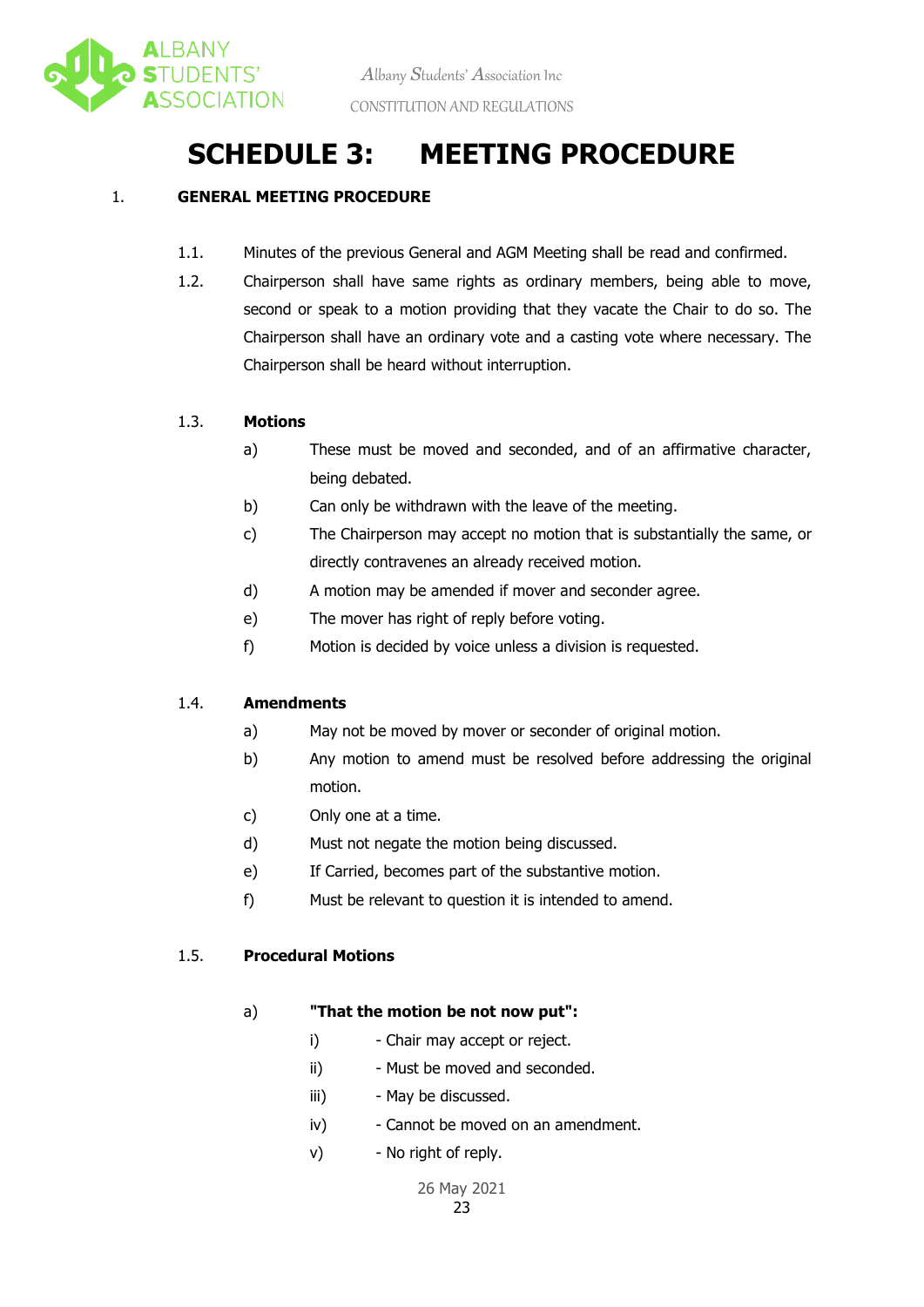

*A*lbany *S*tudents' *A*ssociation Inc

#### CONSTITUTION AND REGULATIONS

- vi) If lost: substantive motion must be put at once.
- vii) If Carried: substantive motion cannot be brought forward again at that meeting.

#### b) **"That the motion be now put":**

- i) Chair may accept or reject.
- ii) Must be moved and seconded.
- iii) No discussion or amendment.
- iv) If Carried: motion or amendment must be put at once, subject to a right of reply.
- v) If Lost: debate continues.

#### c) **"That we proceed to next business":**

- i) Must be moved and seconded.
- ii) No amendment or discussion.
- iii) Cannot be moved while someone is speaking.
- iv) Only moved once in each half-hour.
- v) If Carried: discussion on question before meeting ends (if carried on an amendment original motion discussion continues).
- vi) If Lost: debate continues.

#### d) **"No Confidence in Chair" (as such):**

- i) Moved and seconded.
- ii) Mover speaks and chairperson replies.
- iii) Motion put to meeting without further discussion.
- iv) If Passed: Vice-President of meeting takes the Chair and elects a new Chairperson.

#### e) **Adjournment of meeting or debate:**

- i) Moved and seconded.
- ii) Discussion, no right of reply.
- iii) Amendments only to time, date, and place allowed.
- iv) Only moved at end of a speech.

#### f) **Motions that are put without debate:**

- i) That the questions be now put.
- ii) That the meeting proceeds to the next business.

26 May 2021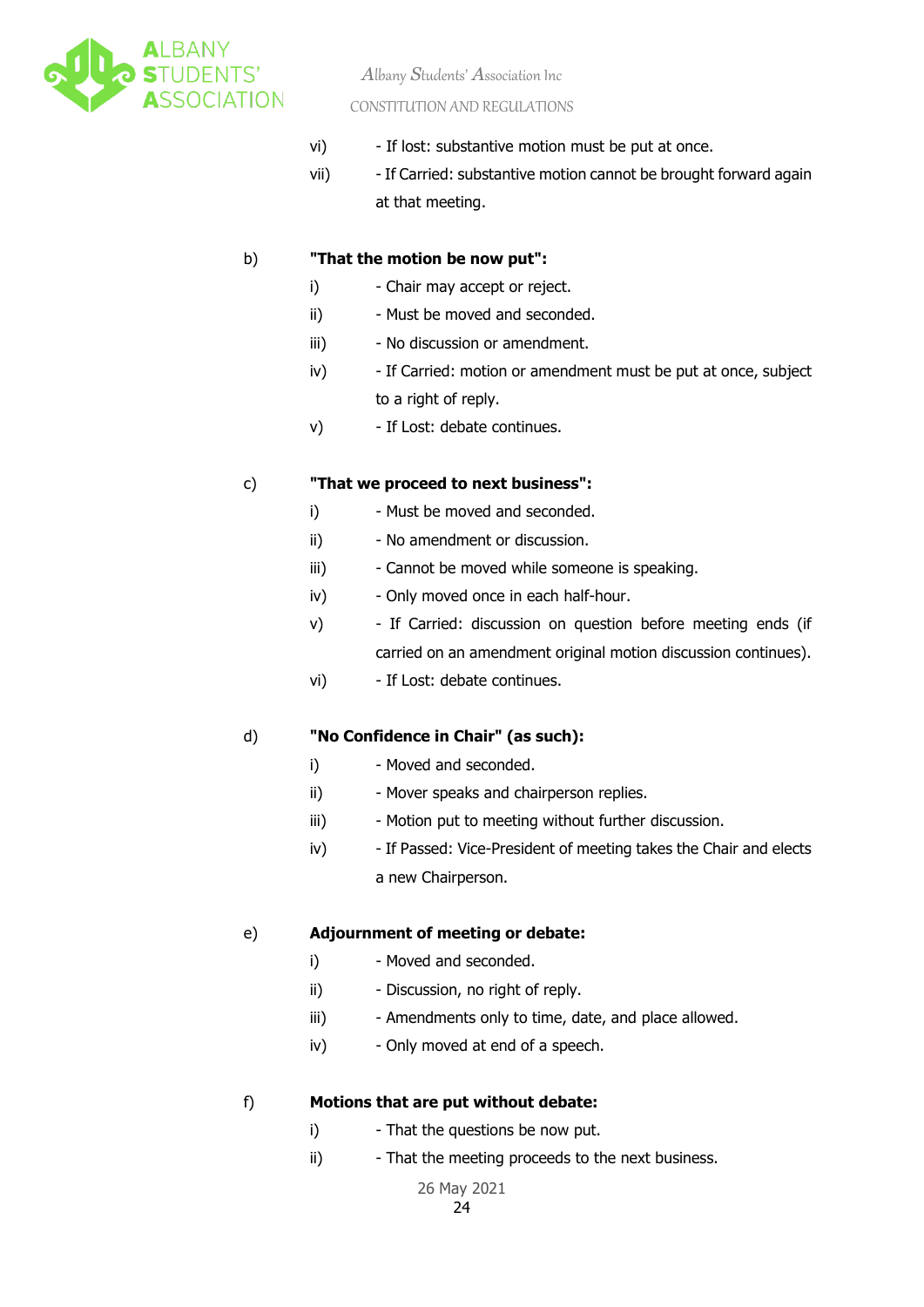

iii) Procedural motions must be carried by a majority of three-fifths of the members present.

#### g) **Points of Information:**

- i) The Chairperson shall allow members to give personal explanation of remarks or actions.
	- ii) The Speaker must keep to the point of the question.

#### h) **Points of Order:**

- i) Any member may state a point of order at any time.
- ii) Must keep to point of order.
- iii) Chairperson ruling is final. No discussion.

#### 1.6. **Conduct of Meeting**

- a) Everyone shall obey rulings of the Chairperson.
- b) Any member of the Association may address the meeting; however no member may speak twice on a question unless it is:
	- i) Right of reply;
	- ii) With consent of meeting;
	- iii) As point of order or information;
- c) Furthermore, no member may speak for longer than five (5) minutes without the leave of the meeting.
- d) Chairperson may speak for ten (10) minutes.
- e) Chairperson can divide a question for voting purposes.
- f) Resolutions of the Association shall not be discussed unless there is a motion to rescind before the meeting.
- g) Any member present may call for divisions. The Chairperson shall nominate two (2) members to count the "yes" and "no" votes, which must be indicated by a show of hands.
- h) Any standing order may be suspended by leave of three-quarters (3/4) of the meeting, but only for that meeting.
- i) All meetings of the Association and ASECs shall be governed by these regulations.
- j) Any dispute on meeting procedure shall be settled by reference to "Law and Procedure at Meetings" by D.A. Dale (1967 Sweet and Maxwell (N.Z.) Ltd.).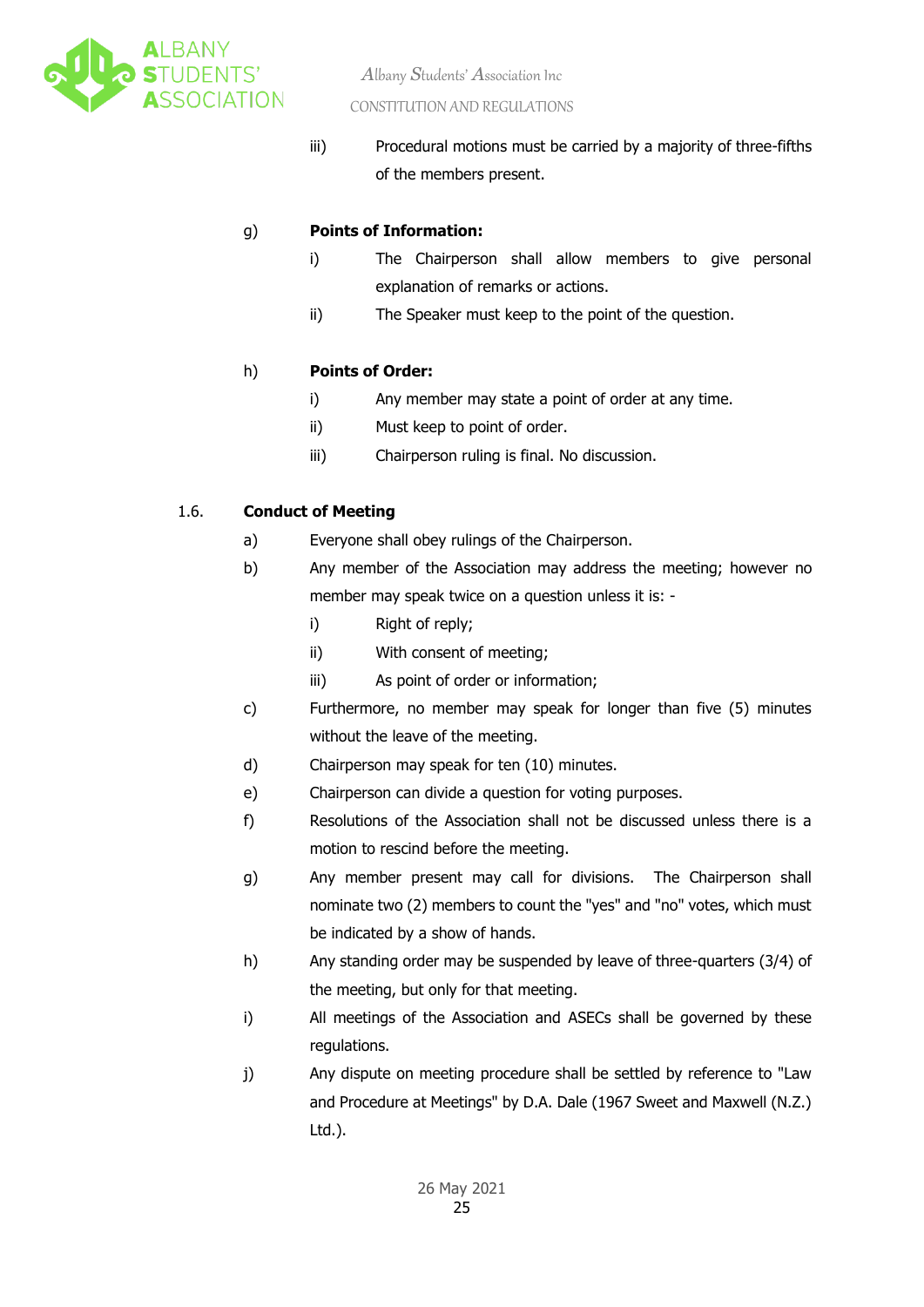

#### 1.7. **Meeting Parts**

a) A brief explanation of why items are in Part II, along with their title, must be given on the Part I agenda. Any supplementary items for Part II must be initially raised as a notice of supplementary items in Part I along with the brief explanation of why the discussion is to be held in Part II.

#### 1.8. **Exclusion of the Public**

- a) Before moving into Part II the following standard motion must be passed:
- b) The Chairperson will move: "THAT members of the media and public be now excluded from the meeting so that for the under-noted reasons, the following matters may be discussed without public disclosure; the ASEC being satisfied, where appropriate, that there are considerations which outweigh the public interest of disclosure."
- c) Standard reasons shall be as set out below:
- d) To protect the privacy of natural persons;
	- i) To protect information where the making available of the information would disclose a trade secret;
	- ii) To protect information where the making available of the information would be likely to unreasonably prejudice the commercial position of the person who supplied or who is the subject of the information.
	- iii) To enable an organisation holding the information to carry out, without prejudice or disadvantage, negotiations (including commercial and industrial negotiations).
	- iv) Other reasons including the previous inclusion of the topic in Part II of a Council Meeting and irregular reasons as may be brought up from time to time.
- e) The decision of whether the item shall be included in Part 1 or Part II of the Agenda shall be made by the Chairperson and must be included on the agenda with the specific reason from 1.8.c) noted next to it.
- f) If the meeting wishes to move an item from Part II to Part 1 it may do so by a majority vote.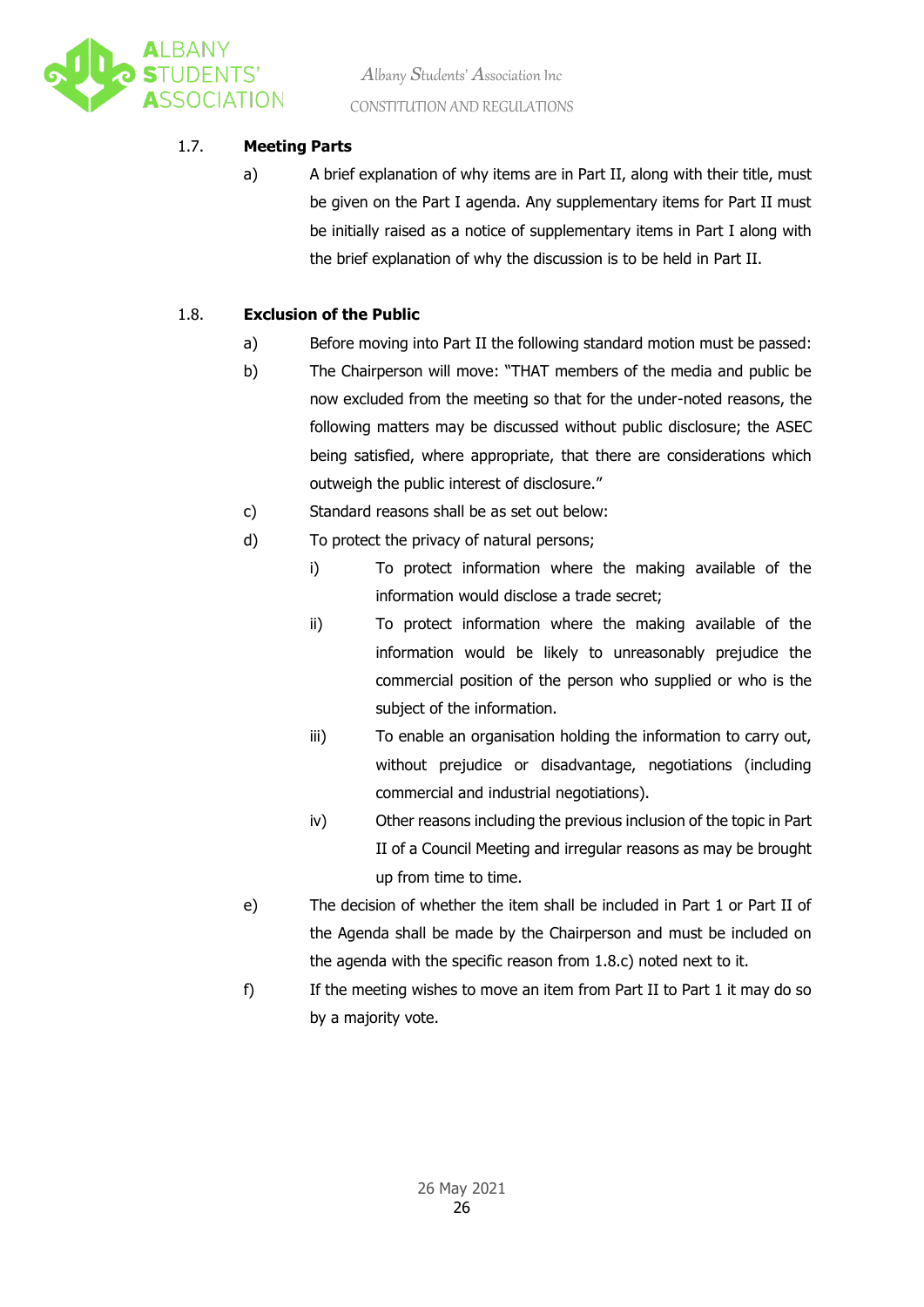

# **SCHEDULE 4: HONORARY LIFE MEMBERS**

Honorary Life Membership to the Albany Students' Association Inc. has been conferred on the following persons:

| Nigel Charles Green  | 17 March 1999  |
|----------------------|----------------|
| Derek Ross Quigley   | 9 October 2002 |
| Paula Bennett        | 19 March 2008  |
| Matthew Evetts       | 19 March 2008  |
| <b>Bradford Heap</b> | 1 August 2012  |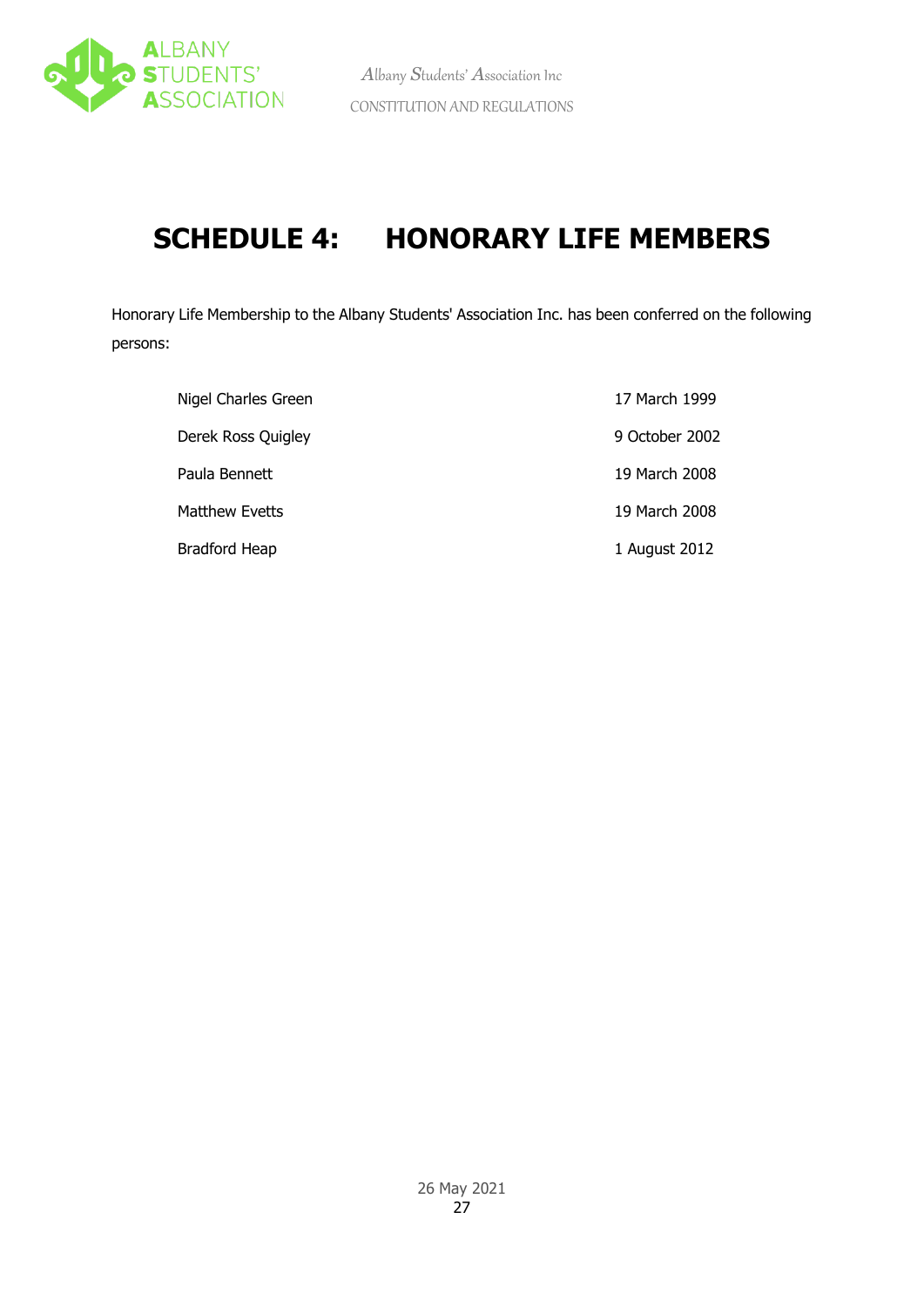

### **SCHEDULE 5: MEMORANDUM OF UNDERSTANDING**

The Albany Students' Association Incorporated adheres to the Memorandum of Understanding between Te Waka o Nga Akonga Maori Incorporated and the Albany Students' Association Incorporated as laid out below:

#### **MEMORANDUM OF UNDERSTANDING**

Between:

Albany Students' Association Incorporated (ASA) & Te Waka o Nga Akonga Maori Incorporated (Te Waka)

#### **1. BACKGROUND**

- 1.1 ASA recognises Te Waka as the parallel body that represents Maori students of Massey University, Albany, as under the auspices of Te Tiriti o Waitangi.
- 1.2 Te Waka recognises ASA as the parallel body that represents all students at Massey University, Albany.
- 1.3 Both Te Waka's and ASA's constitutions have sections relevant to this agreement which are included in Appendix 1 for future reference.
- 1.4 Te Waka o Nga Akonga Maori Incorporated and Albany Students' Association Incorporated wish to enter into this Heads of Association Agreement to record:
- 1.5 The way they have agreed to manage their respective obligations and responsibilities in respect of the Maori students who are members of both organisations; and
- 1.6 The way they have agreed to allocate student association fees between the Associations.

#### **2. INTERPRETATION**

- 2.1 "**University**" shall mean Massey University as constituted by the Education Amendment Act of 1990.
- 2.2 "**Maori Student**" shall mean (as summarised from Rule 2 of the Te Waka Constitution) any person who:
- 2.3 Identifies as Maori and who is a descendant of a Maori Ancestor; and
- 2.4 Is currently enrolled in any programmes of study operated under the auspices of Massey University Albany.
- 2.5 "**Tumuaki**" shall mean President of Te Waka.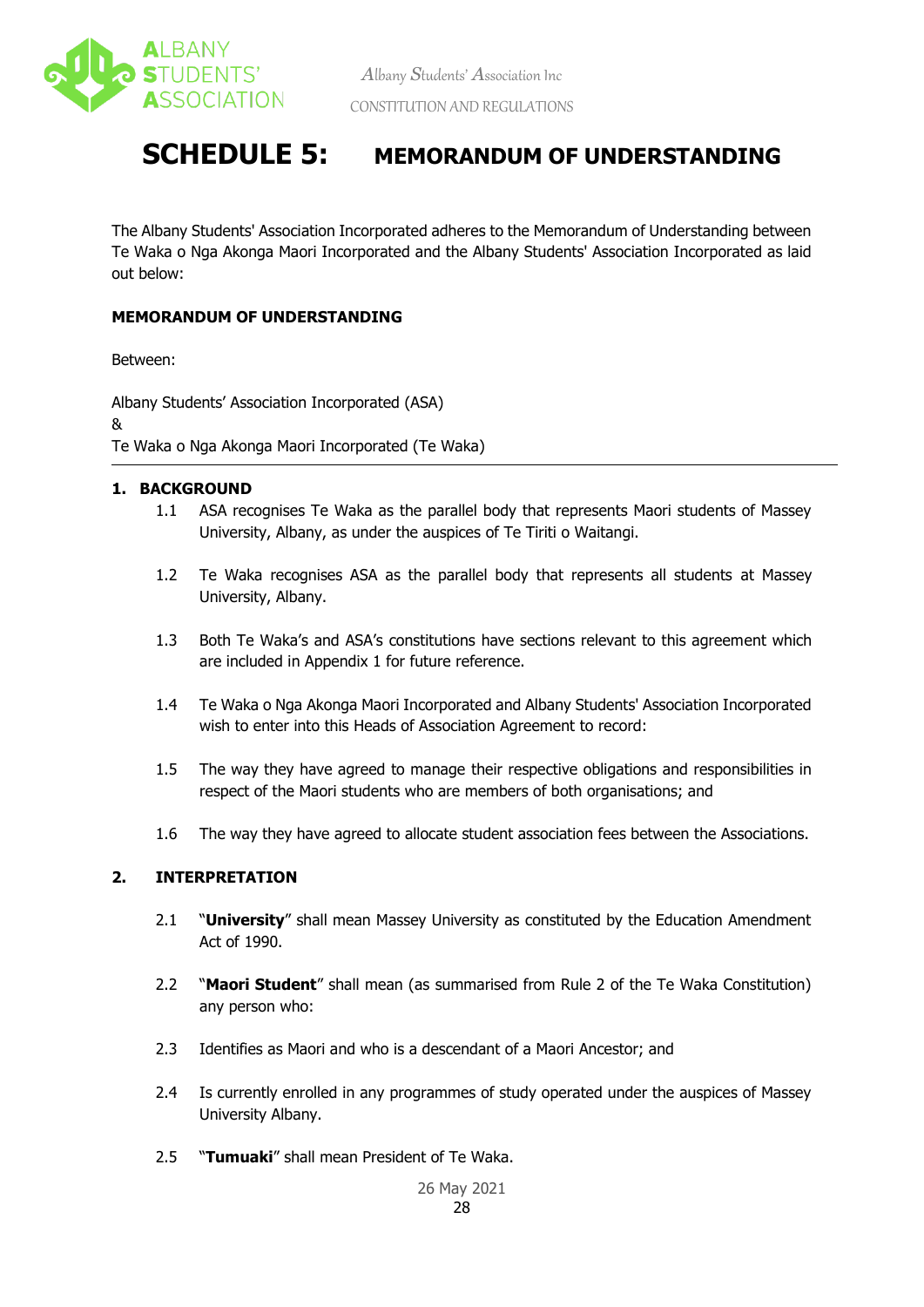

#### 2.6 "**Kaimahi**" shall mean the executive committee of Te Waka.

#### **3. TERM**

- 3.1 This Agreement will commence on the date of signing by both Te Waka and the ASA provided that:
- 3.2 It is first ratified at General Meetings of both ASA and of Te Waka.
- 3.3 It must be annually ratified and adjusted where necessary at both the Annual General Meetings of ASA and of Te Waka.
- 3.4 This Agreement will terminate:
	- (a) If any other Special General Meeting of either Te Waka or ASA votes to terminate this Agreement, as from the date of the relevant Special General Meeting. This SGM must have constitutional quorum for each respective party and cannot be a deferred SGM in the case of failed quorum. Any vote to nullify this agreement must have a two-thirds majority.

#### **4. GENERAL PRINCIPLES**

- 4.1 Each party shall operate under their respective constitutions and regulations (adhered to in the constitutions).
- 4.2 Both parties will, where agreed, collaborate on issues that are in the best interests of both organisations.
- 4.3 Te Waka will have autonomy in deciding how to best represent the interests of Maori students at Massey University, Albany subject to the Objects set out within Te Waka's constitution.
- 4.4 Te Waka will have priority in implementing Maori student initiatives and activities at Massey University Albany, subject to such initiatives and activities being within the Objects set out within Te Waka's constitution.
- 4.5 Te Waka will advocate for Maori students where they deem it appropriate, and it has been requested by a student.

#### **5. HUI**

5.1 Te Waka Kaimahi and the Albany Students' Executive Committee (ASEC) will meet twice yearly at a date and time mutually agreed by both parties (once in semester one and once in semester two) to discuss any issues arising and matters of importance to the Associations. And any other time where any issues of consequence arise which require the Associations' urgent consultation / discussion / consideration.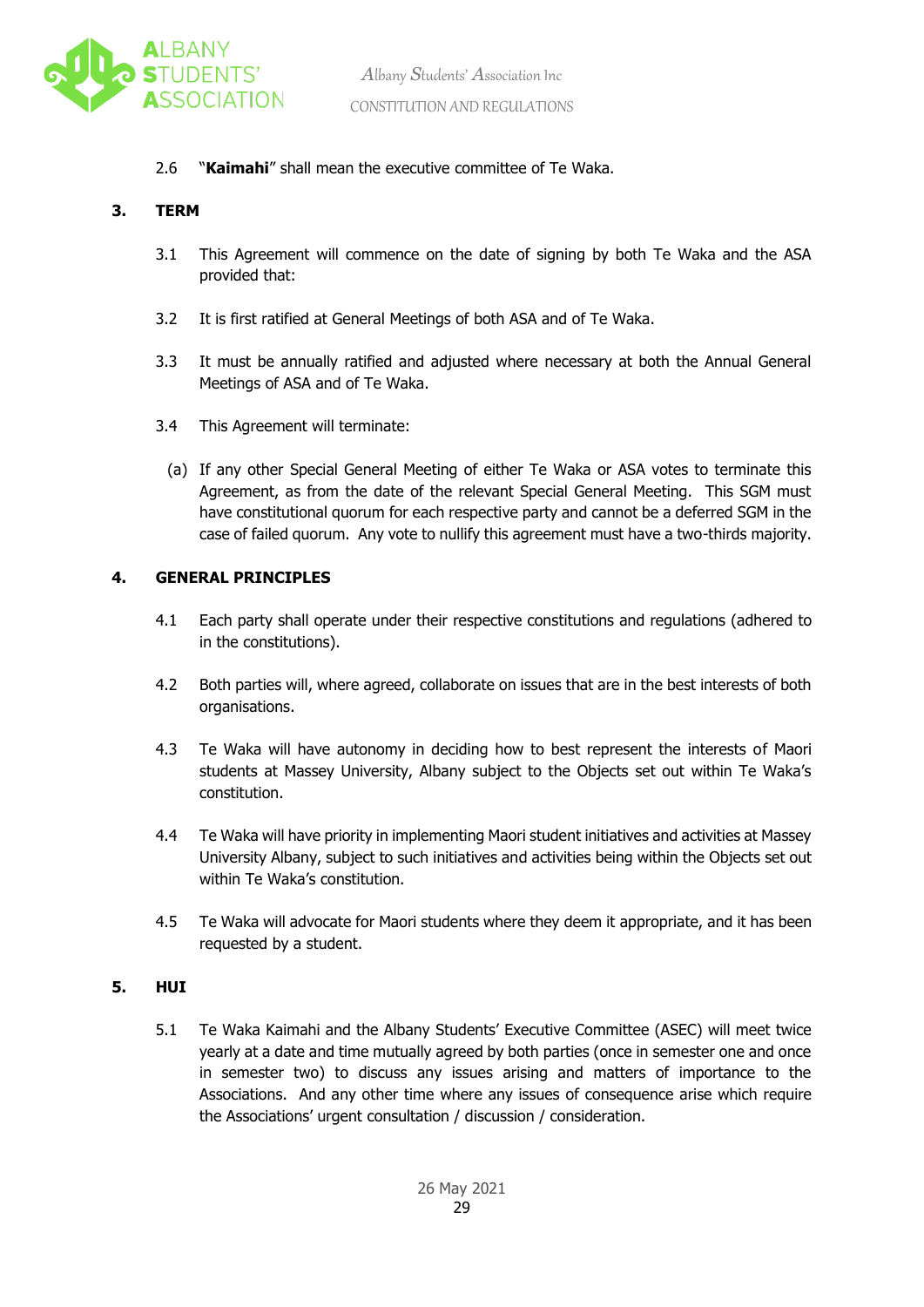

- 5.2 One Hui shall be hosted by ASA and one by Te Waka. The associated costs for that Hui will be paid for by the host. The host will appoint a chair for their respective meeting.
- 5.3 The ASA President and the Te Waka Tumuaki shall meet regularly to ensure a regular flow of information between the two organisations.
- 5.4 Te Waka forfeits the right to appoint a Maori Students' Representative on ASEC. ASEC however reserves the right to co-opt the Te Waka President onto the committee, dependent on the acceptance of the Te Waka President.
- 5.5 Each respective committee shall issue a report of activity twice yearly at the end of each semester for the purpose of sharing information.
- 5.6 Te Waka and ASA will always work together on the grounds of goodwill and any negotiations will be in good faith.
- 5.7 In the event that a decision regarding Maori students arises and ASA is unable to organise a meeting with Te Waka prior to making the decision, then ASA will abstain on matters and decisions where a vote would be detrimental to Maori students, and prior to the vote and decision being made, ASA must inform the Tumuaki of the issue through whichever form of communication is most appropriate, immediate and efficacious.

#### **6. TERMS OF REVIEW**

7.1 In the event that any part of this agreement needs to be reviewed, both parties will negotiate in good faith.

#### **7. AUTHORITY**

8.1 Each party confirms that it has authority to enter into this Memorandum of Understanding. The Memorandum shall be signed by each party in accordance with the provisions of their respective Constitutions.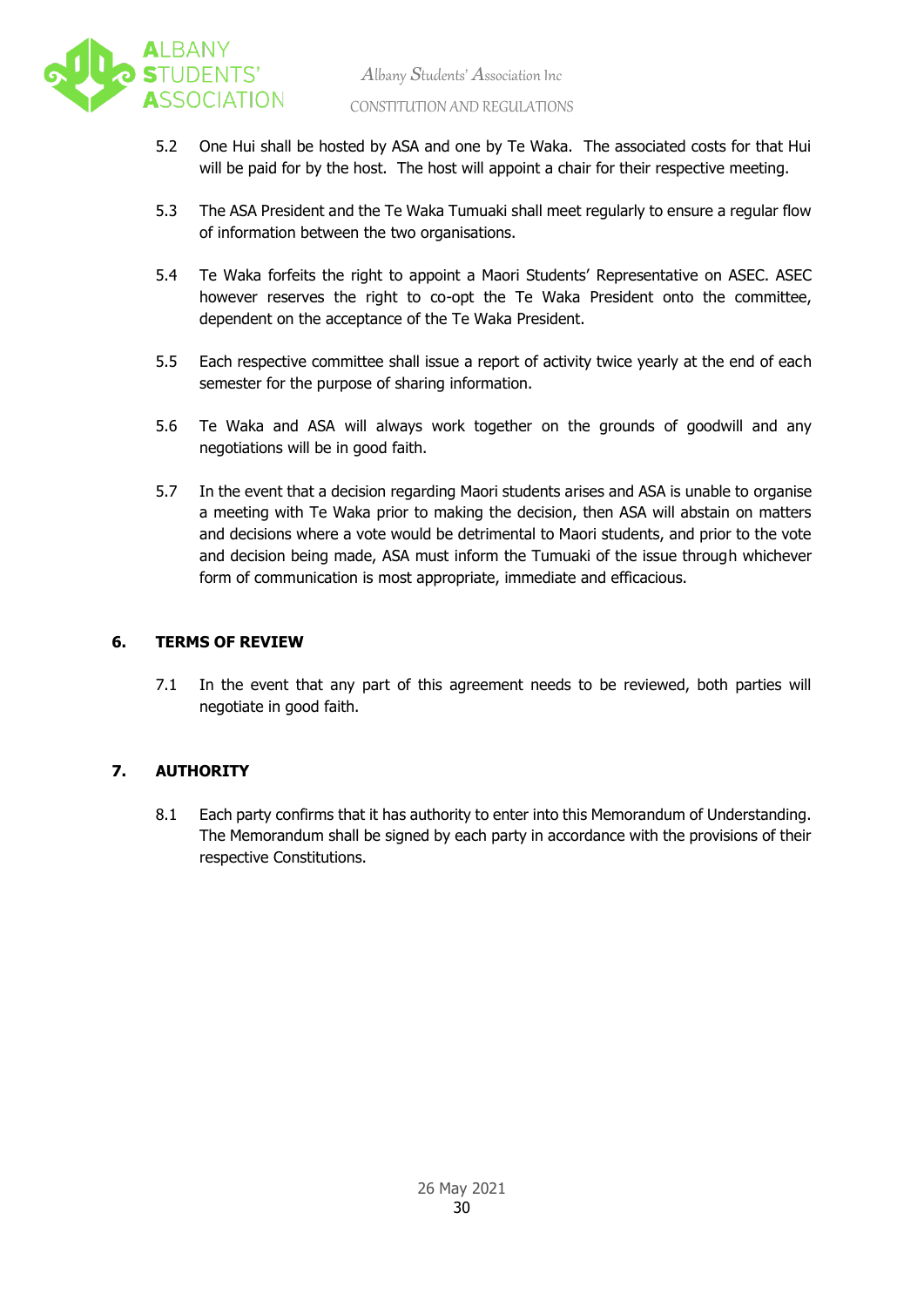

## **SCHEDULE 6: The first executive**

The first executive as of 1999 of the Albany Students' Association was:

**Maria Cavanagh** - President **Nadia Malizia** - Administration Vice-President **Mary-Elizabeth Broadley** - Education and Welfare Vice-President **James Costello** - Mature Students' Representative **Sue Moselen** and **Michelle Herbert** - Maori Students' Representatives **Ajay Ranipeta** - International Students' Representative **Rita Pogai** and **Vaughn Penn** - Pacific Island Students' Representatives **Julia Clark** - Recreation and Leisure Representative **Amber Fitton** - Women Students' Representative